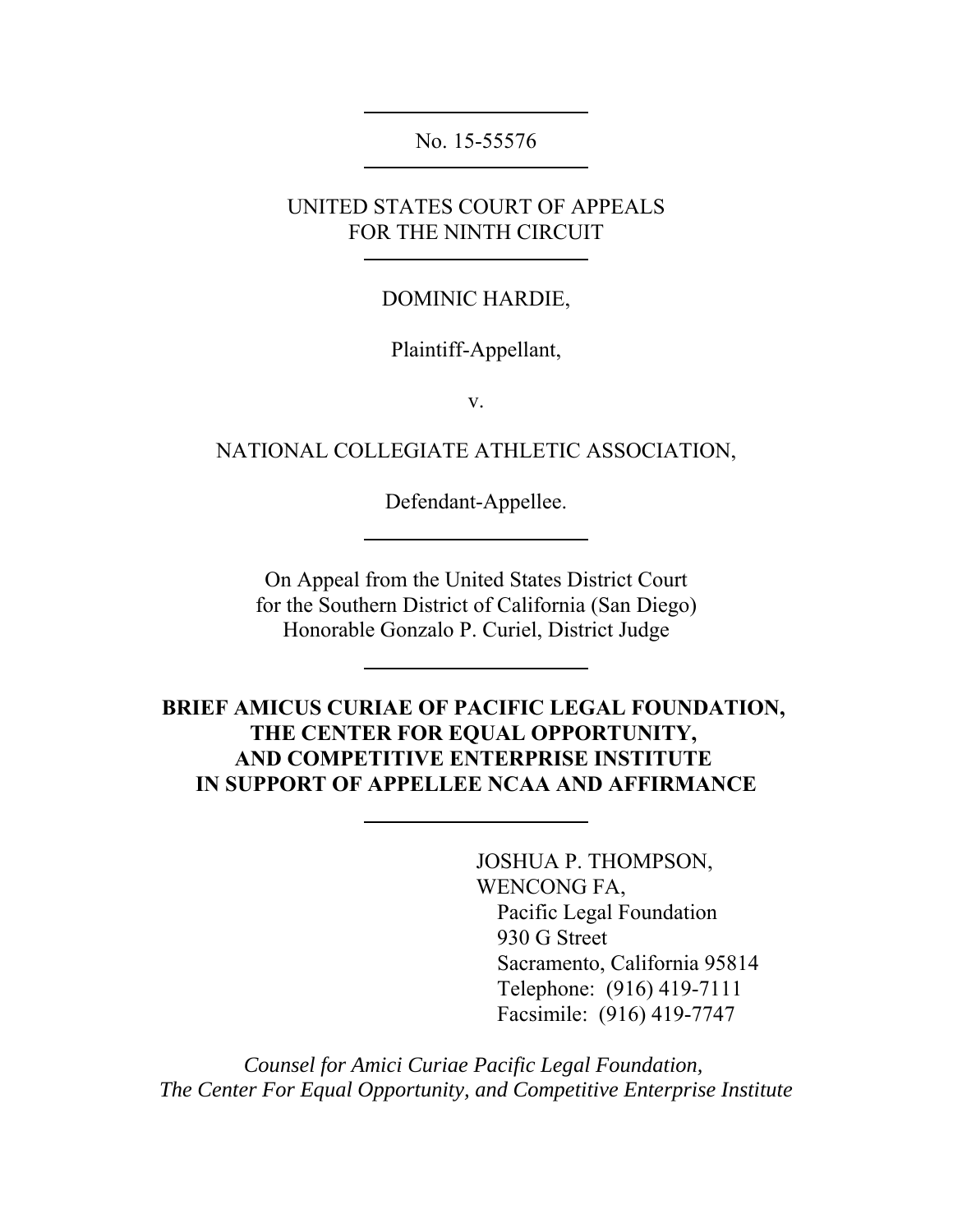#### **CORPORATE DISCLOSURE STATEMENT**

Pursuant to Federal Rule of Appellate Procedure 26.1, Amicus Curiae Pacific Legal Foundation, a nonprofit corporation organized under the laws of California, hereby states that it has no parent companies, subsidiaries, or affiliates that have issued shares to the public.

The Center for Equal Opportunity is a nonprofit corporation organized under the laws of Virginia. CEO has no parent companies, subsidiaries, or affiliates that have issued shares to the public.

Competitive Enterprise Institute is a nonprofit corporation organized under the laws of the District of Columbia. CEI has no parent companies, subsidiaries, or affiliates that have issued shares to the public.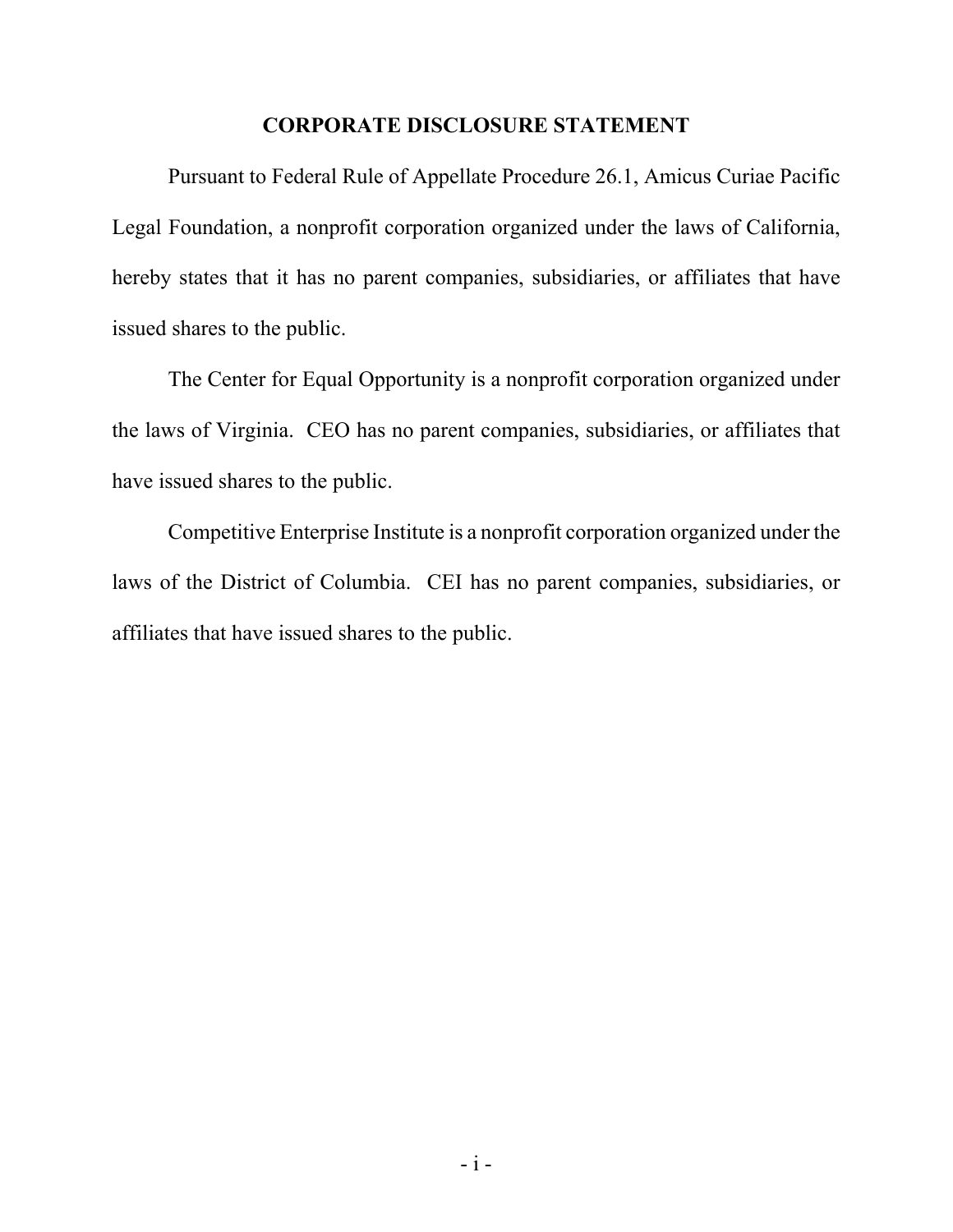## **TABLE OF CONTENTS**

| TITLE II LACKS A CLEAR CONGRESSIONAL<br>Ι.<br>STATEMENT AUTHORIZING DISPARATE IMPACT CLAIMS  6                                                                                               |
|----------------------------------------------------------------------------------------------------------------------------------------------------------------------------------------------|
| THE TENSION BETWEEN DISPARATE<br>II.<br>IMPACT AND THE EQUAL PROTECTION<br>CLAUSE WARRANTS THE CLEAR STATEMENT RULE  10                                                                      |
| A. Statutory Liability for Disparate Impact<br>Clashes with the Constitutional Imperative of<br>Racial Neutrality in Governmental Decisionmaking  11                                         |
| B. Statutory Liability for Disparate Impact Clashes with the<br>Constitutional Requirement That the Law Treat Citizens as<br>Individuals Rather than as Components of Their Racial Group  14 |
| III. THE PRACTICAL EQUAL PROTECTION<br>PROBLEMS WITH DISPARATE IMPACT<br>WARRANT THE CLEAR STATEMENT RULE  17                                                                                |
|                                                                                                                                                                                              |
|                                                                                                                                                                                              |
| CERTIFICATE OF SERVICE                                                                                                                                                                       |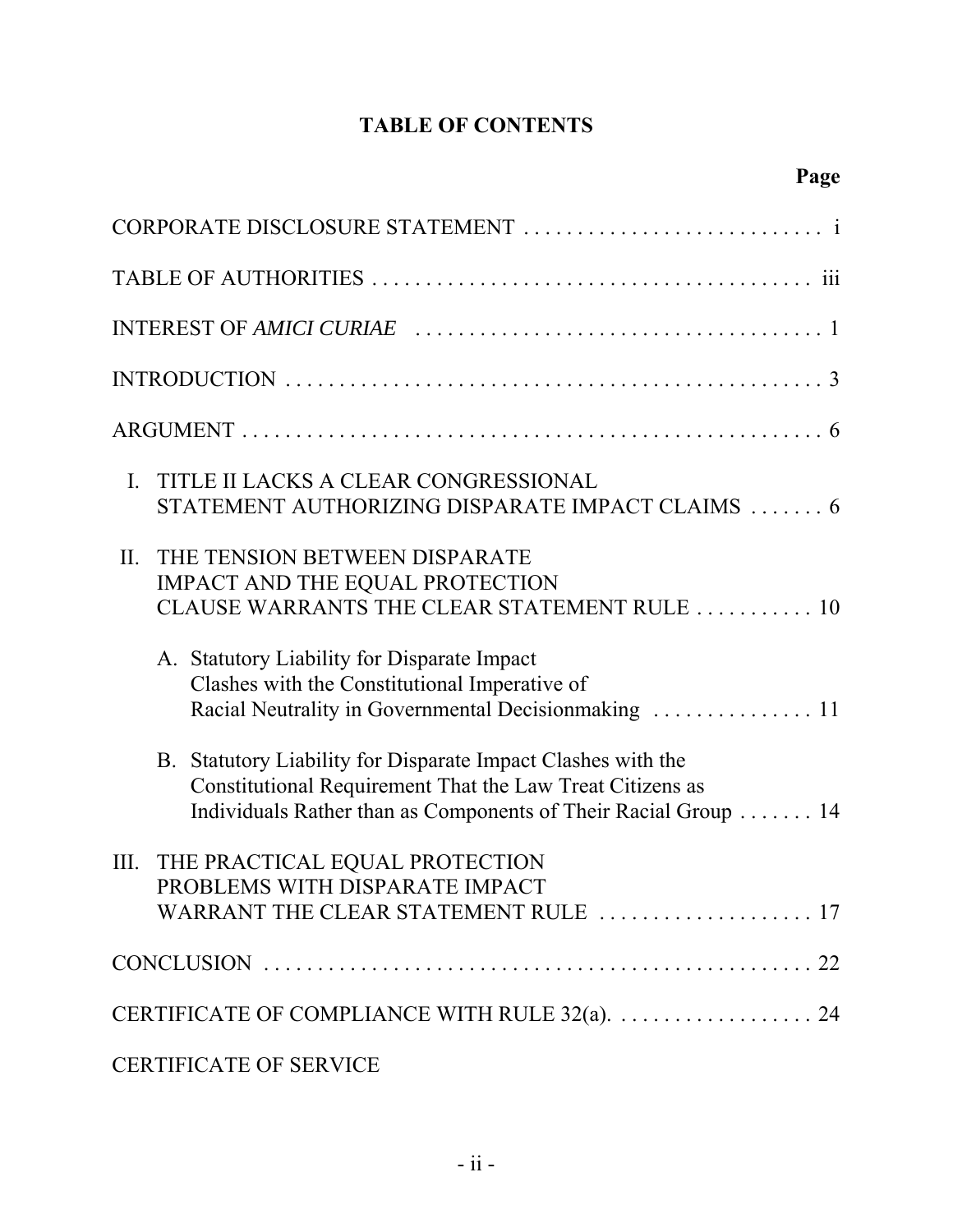## **TABLE OF AUTHORITIES**

## **Cases**

| Adarand Constructors, Inc. v. Pena, 515 U.S. 200 (1995)  2, 11, 13, 16     |
|----------------------------------------------------------------------------|
| Akiyama v. U.S. Judo Inc., 181 F. Supp. 2d 1179 (W.D. Wash. 2002) 20       |
|                                                                            |
|                                                                            |
|                                                                            |
| Atascadero State Hosp. v. Scanlon, 473 U.S. 234 (1985)  8                  |
|                                                                            |
|                                                                            |
| City of Richmond v. J.A. Croson Co., 488 U.S. 469 (1989)  2, 5, 13, 17, 21 |
|                                                                            |
|                                                                            |
| Edward J. DeBartolo Corp. v. Fla. Gulf Coast Bldg.                         |
|                                                                            |
|                                                                            |
|                                                                            |
|                                                                            |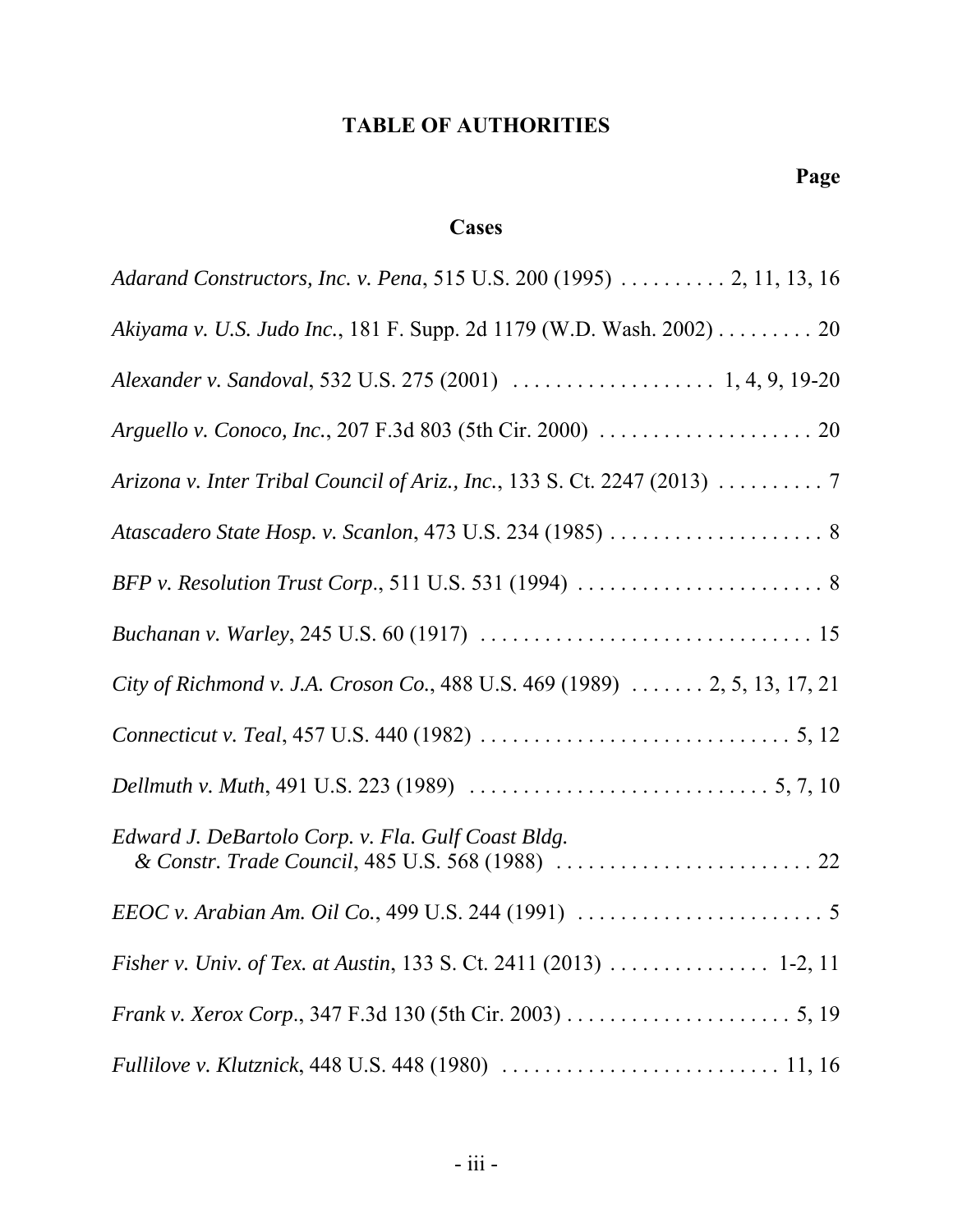| Furnco Constr. Corp. v. Waters, 438 U.S. 567 (1978)  14           |
|-------------------------------------------------------------------|
|                                                                   |
|                                                                   |
|                                                                   |
|                                                                   |
| Hardie v. National Collegiate Athletic Ass'n,                     |
|                                                                   |
|                                                                   |
|                                                                   |
| Int'l Bhd. of Teamsters v. United States, 431 U.S. 324 (1977)  14 |
| Jefferson v. City of Fremont, 73 F. Supp. 3d 1133,                |
|                                                                   |
|                                                                   |
| LaRoche v. Denny's, Inc., 62 F. Supp. 2d 1366 (S.D. Fla. 1999) 20 |
| Lewis v. City of Chi., No. 98-cv-5596,                            |
| Lutheran Church-Missouri Synod v. FCC,                            |
|                                                                   |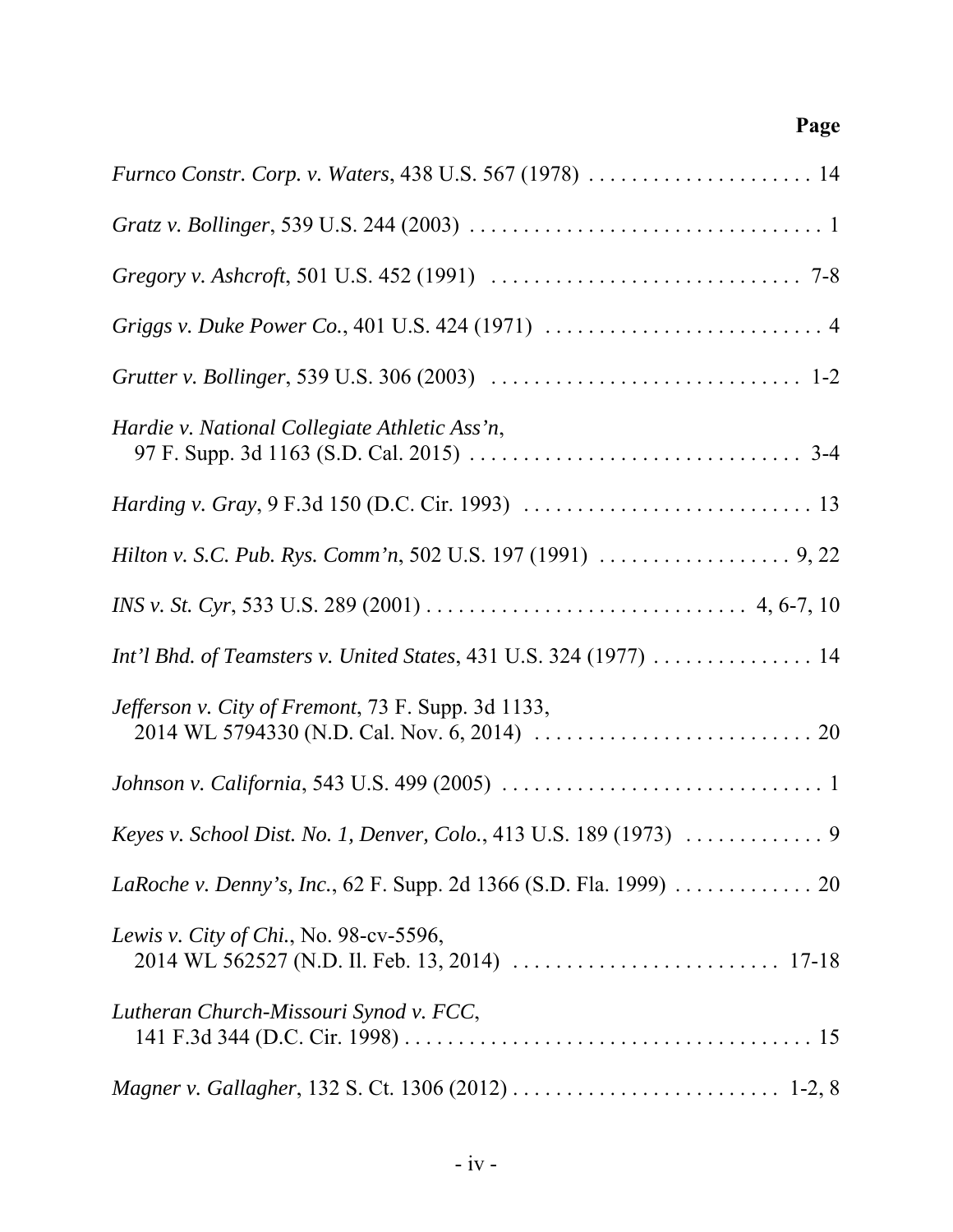| Meacham v. Knolls Atomic Power Lab., 554 U.S. 84 (2008)  4           |
|----------------------------------------------------------------------|
|                                                                      |
| Parents Involved in Cmty. Schs. v. Seattle Sch. Dist. No. 1,         |
|                                                                      |
|                                                                      |
|                                                                      |
|                                                                      |
|                                                                      |
| Robinson v. Power Pizza, Inc., 993 F. Supp. 1462 (M.D. Fla. 1998) 20 |
|                                                                      |
|                                                                      |
| Solid Waste Agency of Northern Cook County v.                        |
| Taken v. Okla. Corp. Comm'n, 125 F.3d 1366 (10th Cir. 1997) 13       |
| Terry Props., Inc. v. Standard Oil Co. (Ind.),                       |
| Tex. Dep't of Hous. & Cmty Affairs v. Inclusive Cmtys. Project,      |
| Tippins v. City of Dadeville, Ala.,                                  |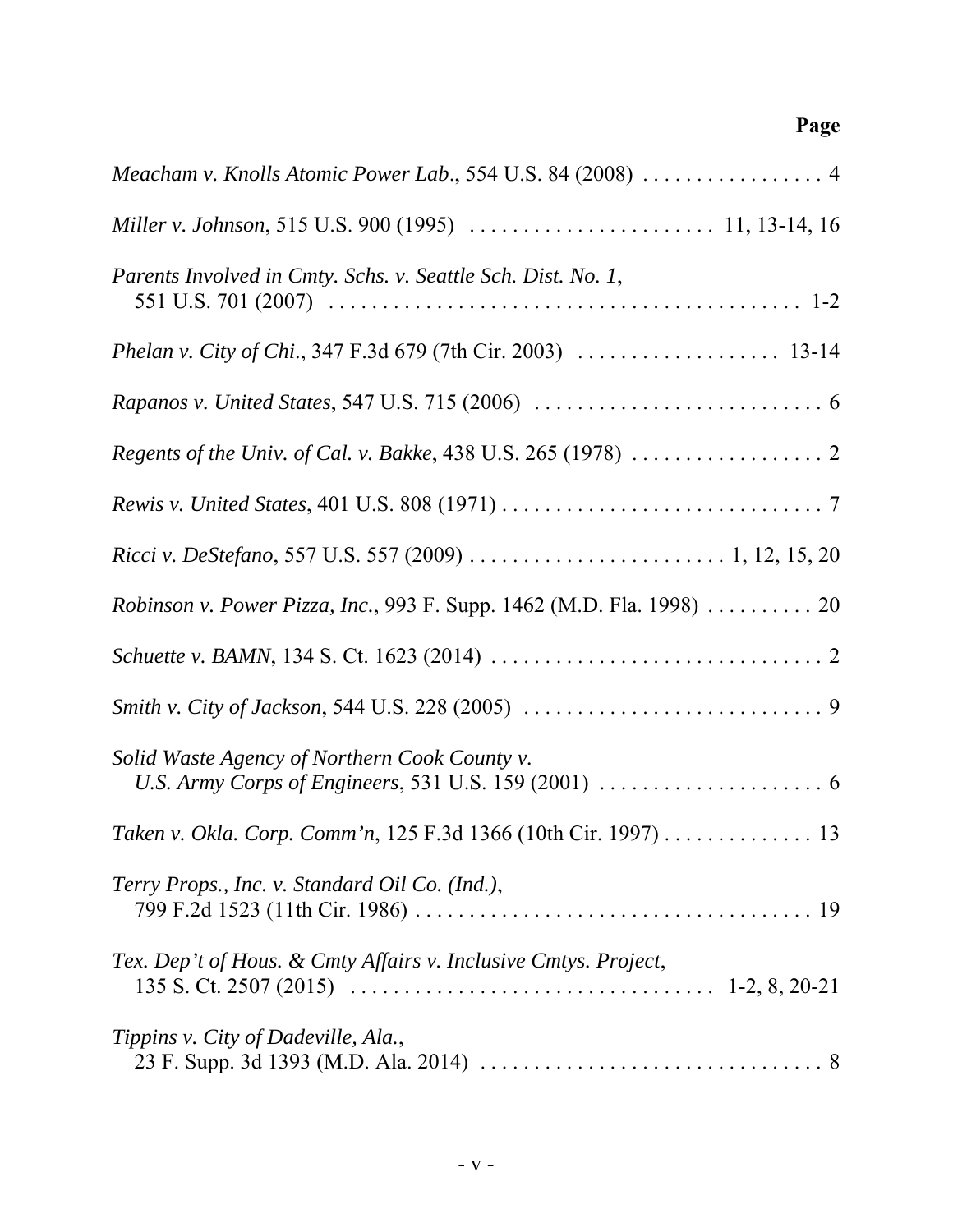| Twp. of Mt. Holly, N.J. v. Mt. Holly Gardens Citizens in Action, Inc.,                                                                                          |
|-----------------------------------------------------------------------------------------------------------------------------------------------------------------|
| United States v. Austin, No. 1:14-cv-00533-LY (W.D. Tex. Nov. 7, 2014)  18                                                                                      |
|                                                                                                                                                                 |
| United States v. New Jersey, No. 10-cv-91,<br>2012 WL 3265905 (D.N.J. June 12, 2012) $\ldots \ldots \ldots \ldots \ldots \ldots \ldots \ldots \ldots \ldots$ 18 |
| Watson v. Fort Worth Bank & Trust, 487 U.S. 977 (1988) 4, 9, 17                                                                                                 |
|                                                                                                                                                                 |

## **Statutes**

# **Regulation**

|--|--|

## **Rule**

|--|--|--|

## **Miscellaneous**

| Donohue, John J., Understanding the Reasons For and             |  |
|-----------------------------------------------------------------|--|
| Impact of Legislatively Mandated Benefits for Selected Workers, |  |
|                                                                 |  |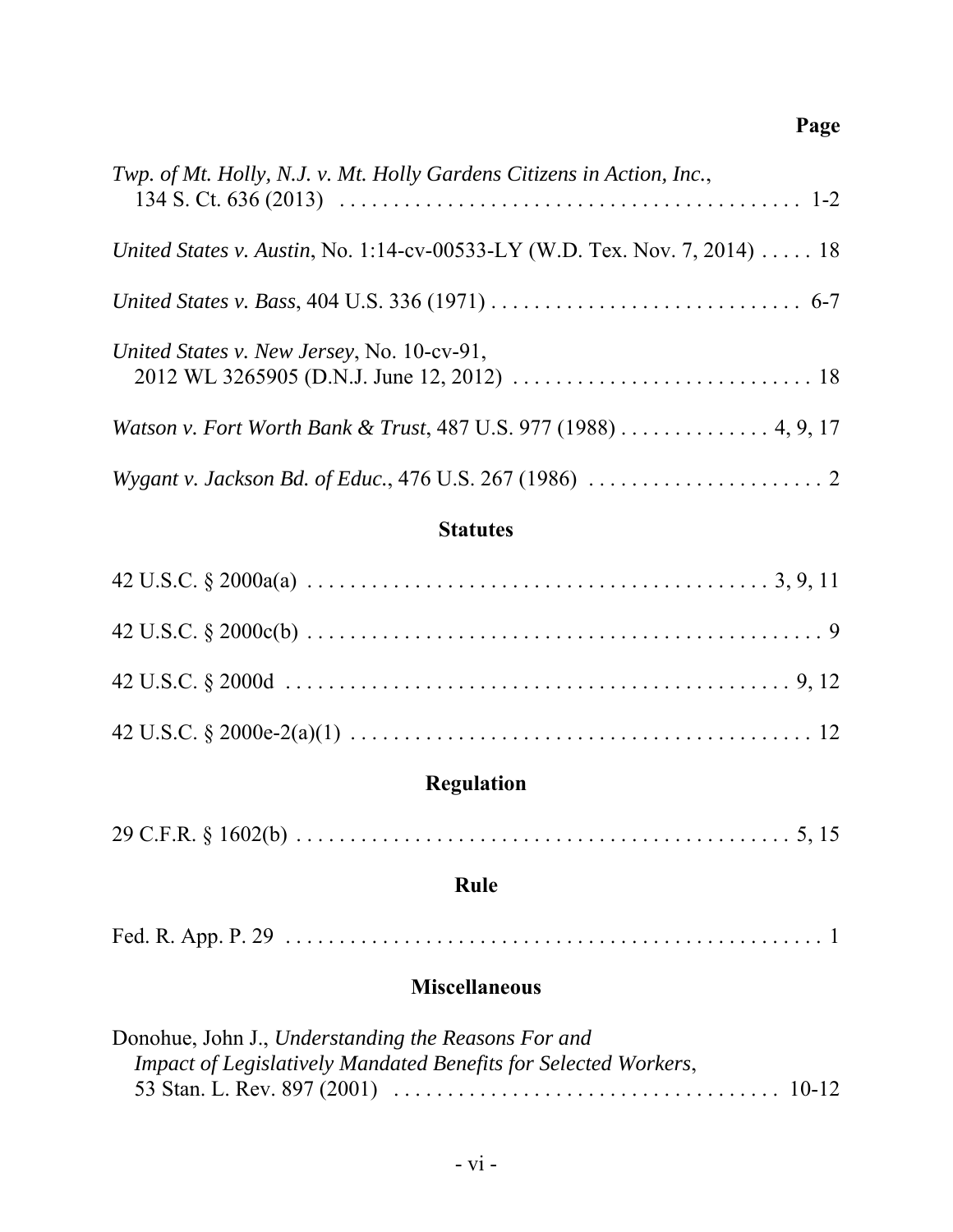| Nicks, Bob, City Council Consent Decree Vote Result,<br>Austin City First (May 20, 2014), http://www.austinsafetyfirst.org                                     |
|----------------------------------------------------------------------------------------------------------------------------------------------------------------|
| Note, A Public Accommodations Challenge to the Use of Indian Team Names<br>and Mascots in Professional Sports, 112 Harv. L. Rev. 904 (1999)  21                |
| Posner, Richard A., The Efficiency and Efficacy of Title VII,                                                                                                  |
| Primus, Richard A., Equal Protection and Disparate Impact:                                                                                                     |
| Sullivan, Charles A., The World Turned Upside Down?: Disparate<br><i>Impact Claims by White Males, 98 Nw. U. L. Rev. 1505 (2004)</i> $\ldots \ldots \ldots 12$ |
|                                                                                                                                                                |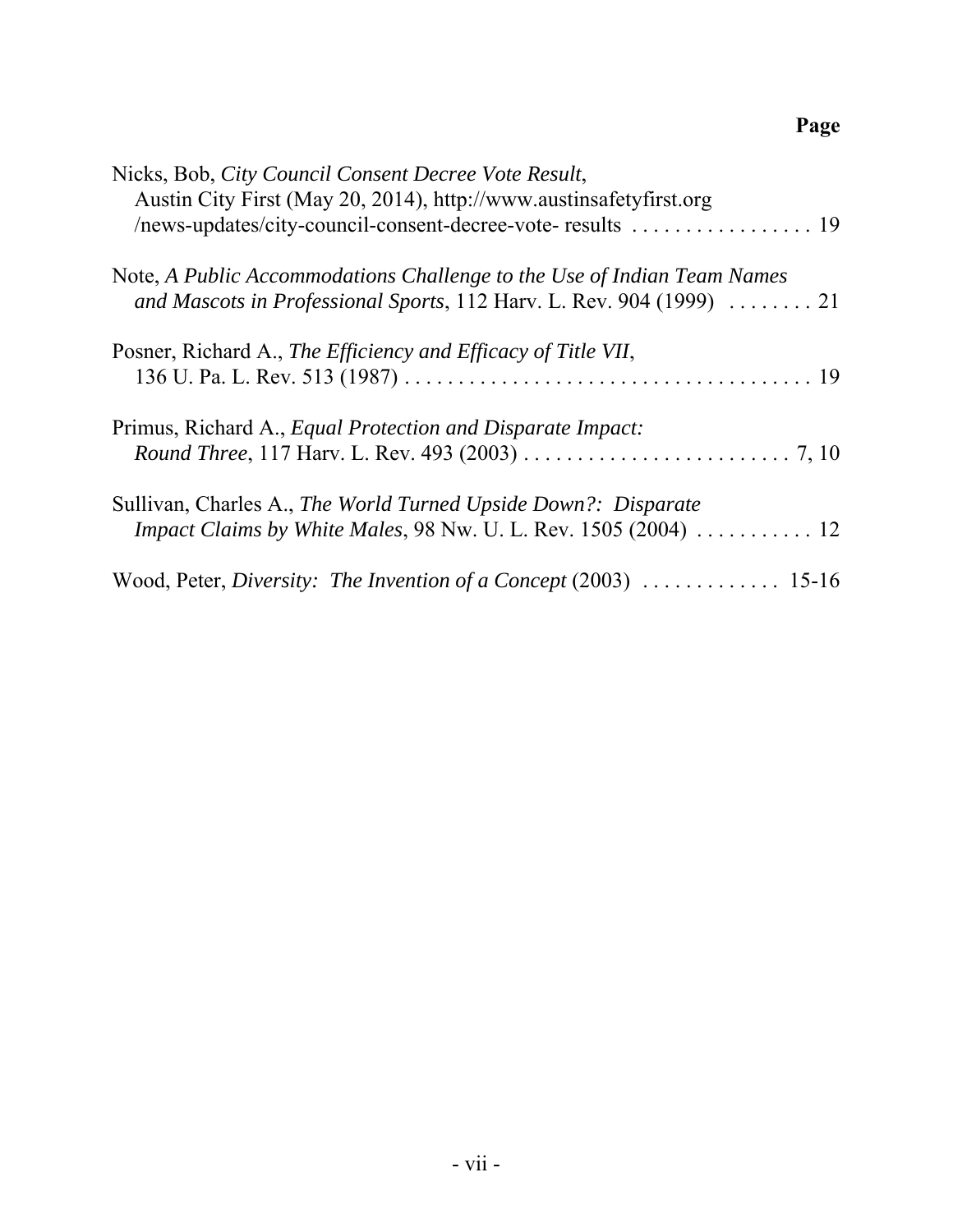## **INTEREST OF** *AMICI CURIAE* **<sup>1</sup>**

Pacific Legal Foundation (PLF), Center for Equal Opportunity (CEO), and Competitive Enterprise Institute (CEI) respectfully submit this brief amici curiae in support of Appellee National Collegiate Athletic Association (NCAA).

PLF is a nonprofit, tax-exempt corporation organized under the laws of California for the purpose of engaging in litigation in matters affecting the public interest. PLF has participated as amicus curiae in numerous cases involving disparate impact liability. *See Tex. Dep't of Hous. & Cmty Affairs v. Inclusive Cmtys. Project*, 135 S. Ct. 2507 (2015); *Twp. of Mt. Holly, N.J. v. Mt. Holly Gardens Citizens in Action, Inc.*, 134 S. Ct. 636 (2013), *cert. dismissed*; *Magner v. Gallagher*, 132 S. Ct. 1306 (2012), *cert. dismissed*; *Ricci v. DeStefano*, 557 U.S. 557 (2009); *Alexander v. Sandoval*, 532 U.S. 275 (2001). PLF has also participated as amicus curiae in virtually every major Supreme Court case on racial discrimination in the past forty years. *See Fisher v. Univ. of Tex. at Austin*, 133 S. Ct. 2411 (2013); *Parents Involved in Cmty. Schs. v. Seattle Sch. Dist. No. 1*, 551 U.S. 701 (2007); *Johnson v. California*, 543 U.S. 499 (2005); *Gratz v. Bollinger*, 539 U.S. 244 (2003); *Grutter v. Bollinger*, 539 U.S. 306 (2003); *Adarand Constructors, Inc. v. Pena*, 515 U.S. 200 (1995); *City*

<sup>&</sup>lt;sup>1</sup> In accordance with Fed. R. App. P. 29, Amici Curiae affirm that no counsel for any party authored this brief in whole or in part, and no person other than the Amici, their members, or their counsel have made a monetary contribution to this brief's preparation or submission. All parties, through their attorneys, have consented to the filing of this brief.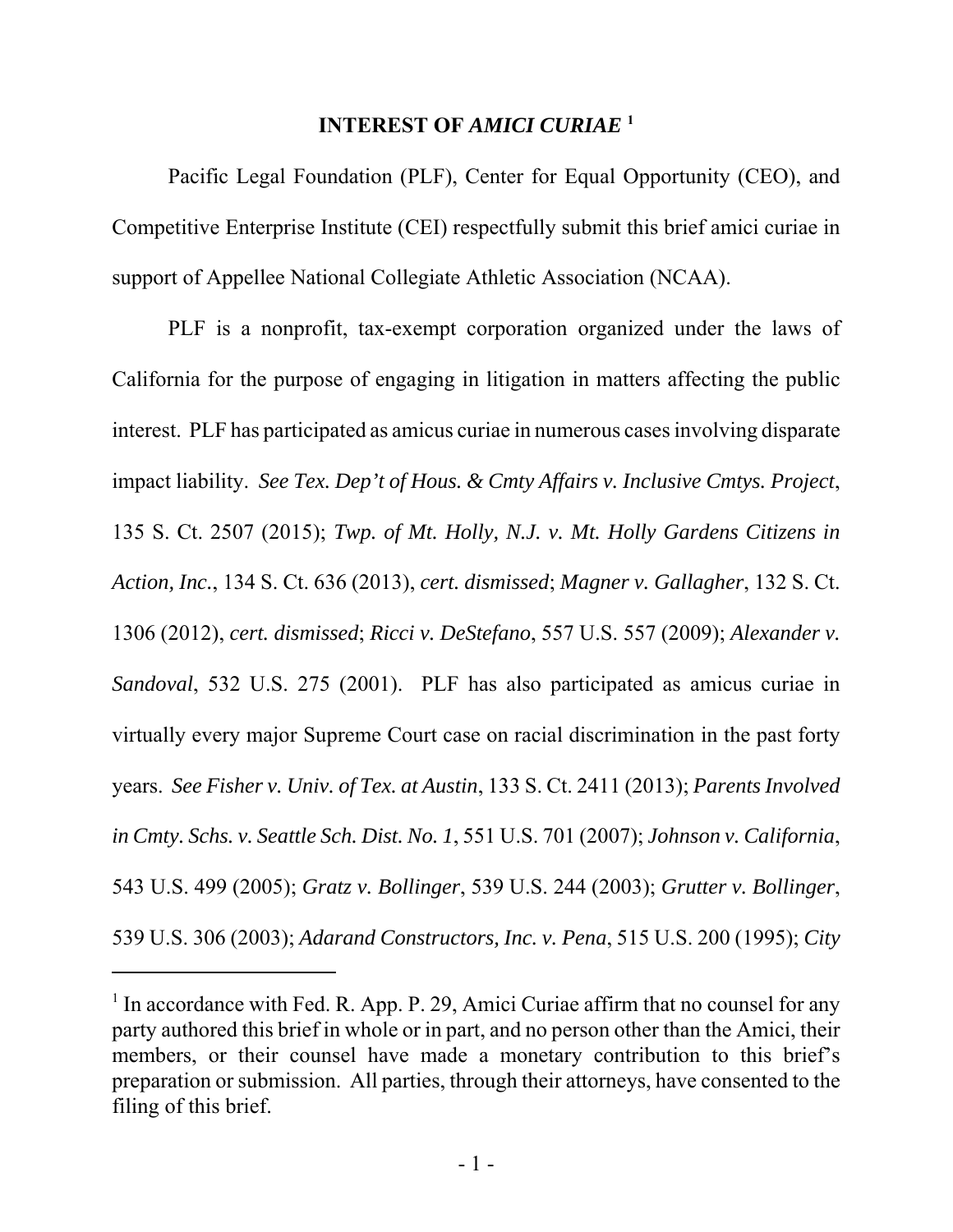*of Richmond v. J.A. Croson Co.*, 488 U.S. 469 (1989); *Wygant v. Jackson Bd. of Educ.*, 476 U.S. 267 (1986); *Regents of the Univ. of Cal. v. Bakke*, 438 U.S. 265 (1978).

Center for Equal Opportunity (CEO) is a nonprofit research, education, and public advocacy organization. CEO devotes significant time and resources to studying racial, ethnic, and gender discrimination by the federal government, the states, and private entities, and educating Americans about the prevalence of such discrimination. CEO advocates for the cessation of racial, ethnic, and gender discrimination. CEO has participated as amicus curiae in numerous cases relevant to the analysis of this case. *See Inclusive Cmtys. Project*, 135 S. Ct. 2507; *Schuette v. BAMN*, 134 S. Ct. 1623 (2014); *Fisher*, 133 S. Ct. 2411; *Twp. of Mt. Holly*, 134 S. Ct. 636; *Magner*, 132 S. Ct. 1306.

Competitive Enterprise Institute (CEI) is a nonprofit public interest organization dedicated to individual liberty, free enterprise, limited government, and the rule of law. To that end, CEI has participated as amicus curiae in many relevant cases. *See Inclusive Cmtys. Project*, 135 S. Ct. 2507; *Twp. of Mt. Holly*, 134 S. Ct. 636; *Magner*, 132 S. Ct. 1306; *Parents Involved*, 551 U.S. 701.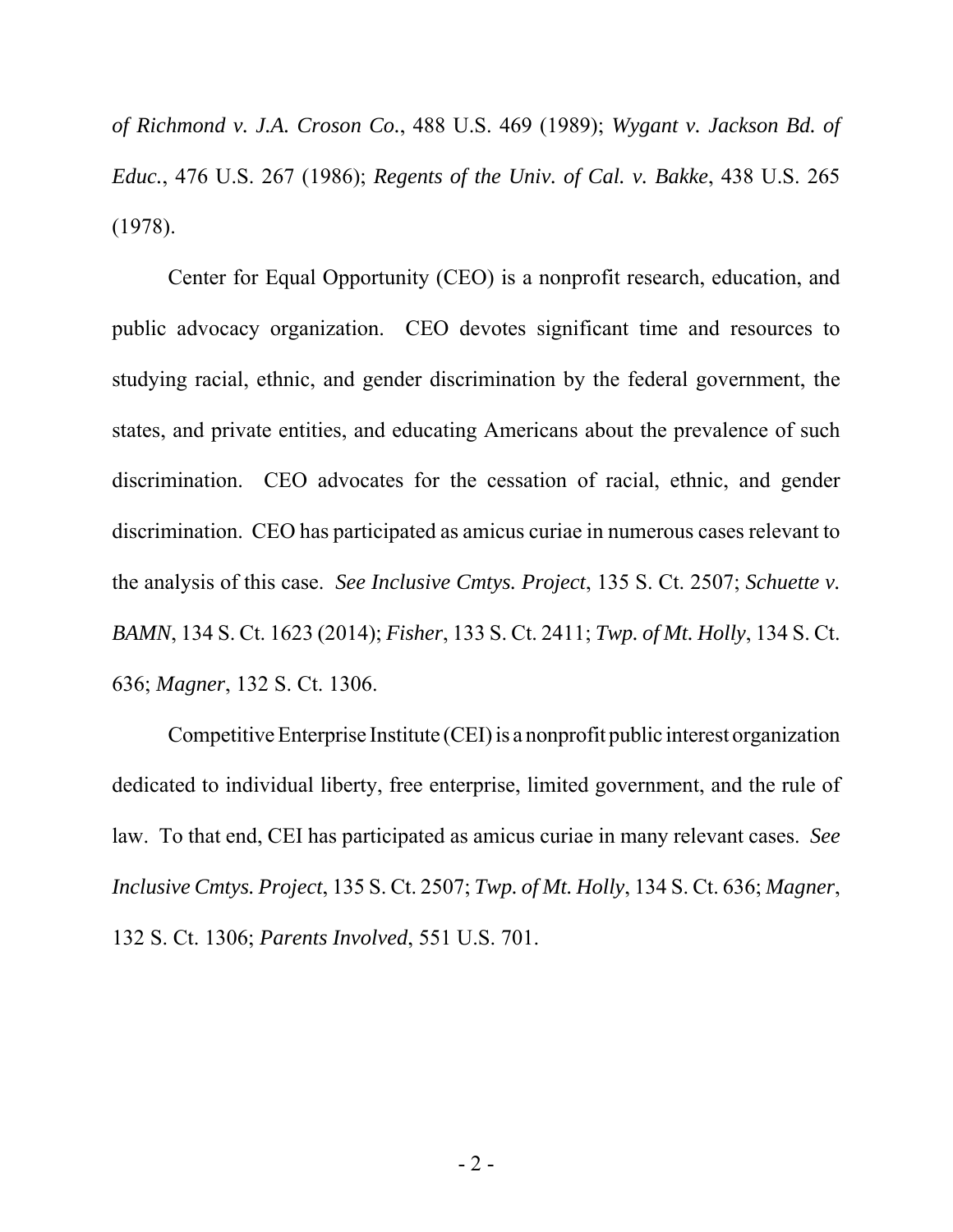Amici submit this brief because we believe our public policy perspective and litigation experience in the area of equal protection and disparate impact liability will provide an additional viewpoint with respect to the issues presented, which will be helpful to this Court.

#### **INTRODUCTION**

Plaintiff Dominic Hardie is a high school basketball coach who is prohibited from coaching in National Collegiate Athletic Association (NCAA)-sponsored tournaments because he has been convicted of a felony. He argues that this rule violates Title II of the Civil Rights Act of 1964 (Title II), which prohibits racial discrimination in places of public accommodation. *See* 42 U.S.C. § 2000a(a). Hardie does not claim that the NCAA rule prohibiting convicted felons from coaching in NCAA-sponsored high school tournaments intentionally discriminates against him on the basis of race. *See Hardie v. National Collegiate Athletic Ass'n*, 97 F. Supp. 3d 1163, 1165 (S.D. Cal. 2015) ("Plaintiff states that he is 'no longer pursuing his intentional discrimination claim under Title II.'"). Rather, he argues that the NCAA rule prohibiting convicted felons from coaching in NCAA-sponsored basketball tournaments violates Title II because it causes a disparate impact on his racial group. *See id*. at 1164. Whereas laws prohibiting disparate treatment require proof "that the defendant had a discriminatory intent or motive," laws prohibiting disparate impact ban "facially neutral . . . practices that have significant adverse effects on protected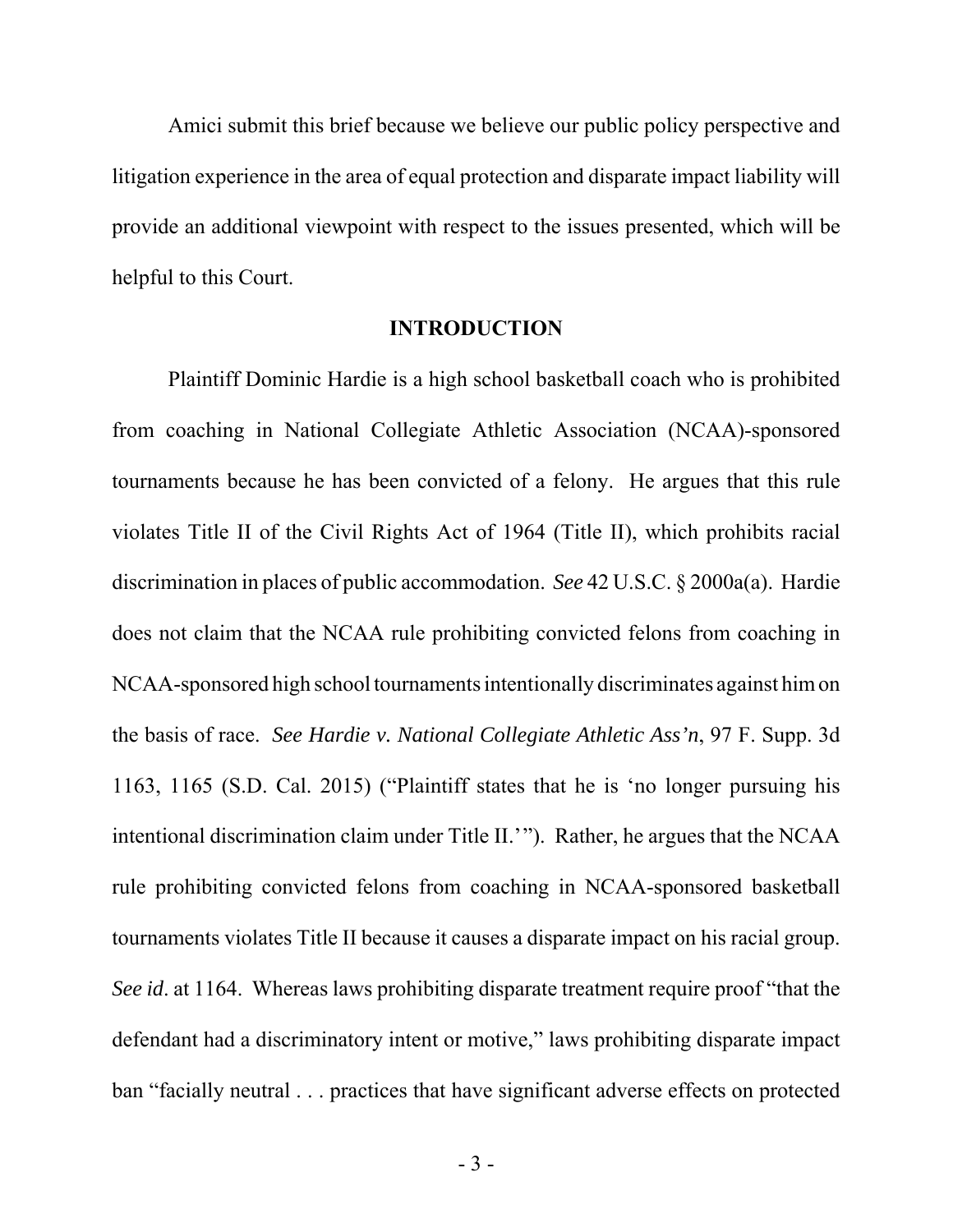*groups* . . . without proof that . . . those practices" were "adopted with a discriminatory intent." *Watson v. Fort Worth Bank & Trust*, 487 U.S. 977, 986-87 (1988). Disparate impact statutes prohibit "practices, procedures, or tests neutral on their face, and even neutral in terms of intent" because of "the consequences of [such] practices," and regardless of the motivation behind them. *Griggs v. Duke Power Co.*, 401 U.S. 424, 430-32 (1971). Indeed, the absence of intentional discrimination based on a protected trait "is the very premise for disparate-impact liability in the first place, not . . . a defense to it." *Meacham v. Knolls Atomic Power Lab*., 554 U.S. 84, 96 (2008). The question presented in this case is whether Title II's prohibition on racial "discrimination or segregation" prohibits facially race-neutral practices with an adverse effect on racial groups. It does not.

As explained by the district court, straightforward statutory interpretation reveals that Title II does not authorize a cause of action for disparate impact. *Hardie*, 97 F. Supp. 3d at 1166-69. The language of Title II is identical, in all relevant respects, to that of Title VI, which the Supreme Court held does not permit a cause of action for disparate impact. *See Sandoval*, 532 U.S. at 280. Moreover, because of the constitutional problems associated with disparate impact liability, this Court should require Congress to speak clearly before interpreting a federal statute to push the outer limits of legislative authority. *See, e.g.*, *INS v. St. Cyr*, 533 U.S. 289, 299 (2001). The Court should apply the "clear statement rule" to hold that Plaintiff failed to provide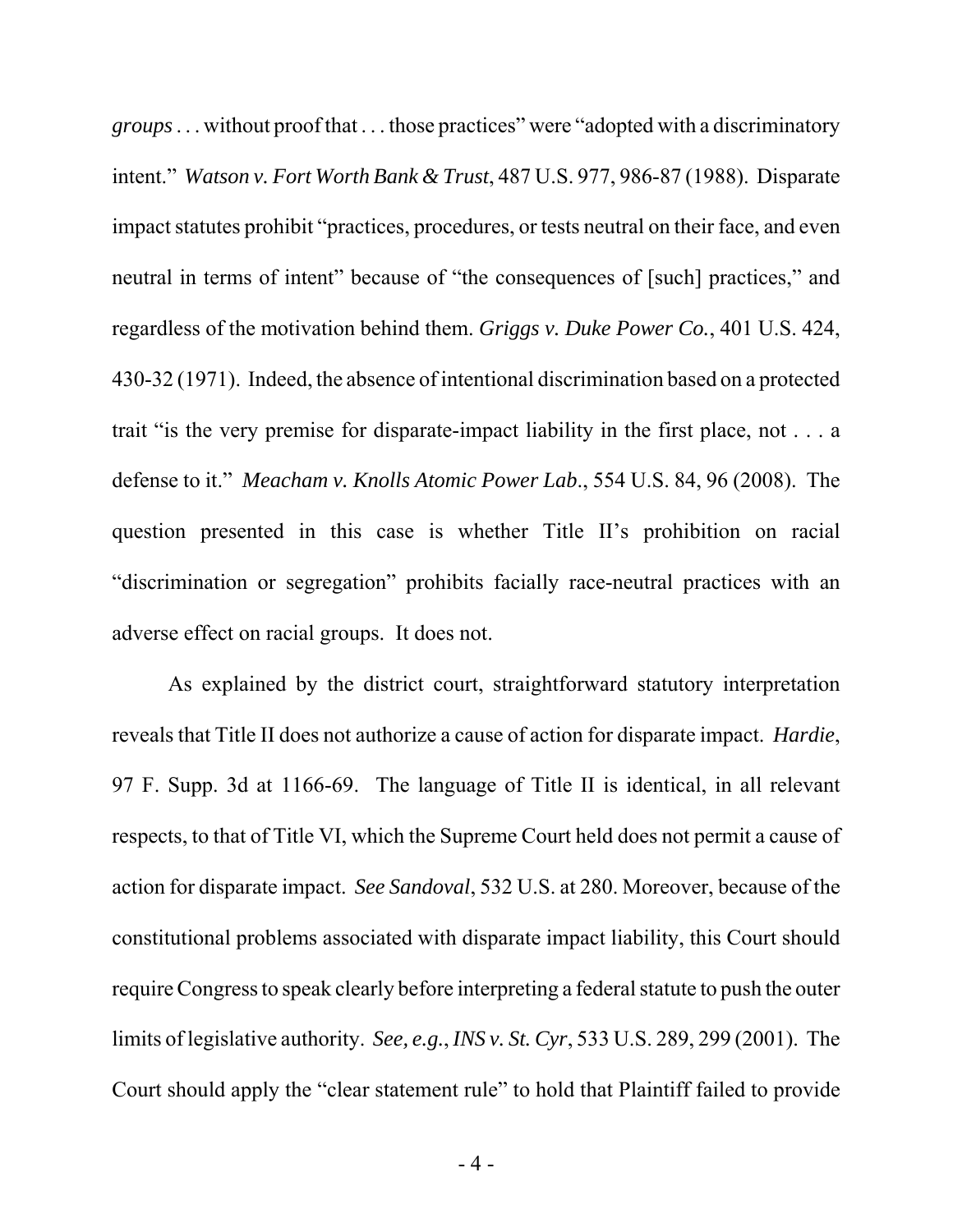the "unmistakable clarity" in the statutory text required before concluding that Congress intended to wade into a constitutionally sensitive domain. *Dellmuth v. Muth*, 491 U.S. 223, 230-31 (1989).

Disparate impact liability invites what the Constitution forbids: differential treatment on the basis of race. Courts have interpreted antidiscrimination statutes either to prevent white plaintiffs from bringing suit or to impose additional requirements for white plaintiffs because of their race. *See, e.g.*, *Connecticut v. Teal*, 457 U.S. 440, 448 (1982) (suggesting that Title VII's disparate impact prohibition protects only minorities). Moreover, disparate impact provisions clash with the constitutional imperative that the law treat citizens as individuals because they require third parties to classify individuals as members of their racial groups. *See* 29 C.F.R.  $$1602(b).$ 

Disparate impact provisions are just as troubling in practice. First, disparate impact lawsuits result in racial quotas, which are usually verboten absent a specific finding of prior *de jure* discrimination. *See Croson*, 488 U.S. at 492. Second, disparate impact liability encourages race-conscious behavior, which burdens everyone, including minorities. *See Frank v. Xerox Corp*., 347 F.3d 130, 133 (5th Cir. 2003). The equal protection concerns associated with disparate impact liability mean that a court should not impose such liability without a clear statement of congressional intent to do so. *See, e.g.*, *EEOC v. Arabian Am. Oil Co.*, 499 U.S. 244, 262 (1991)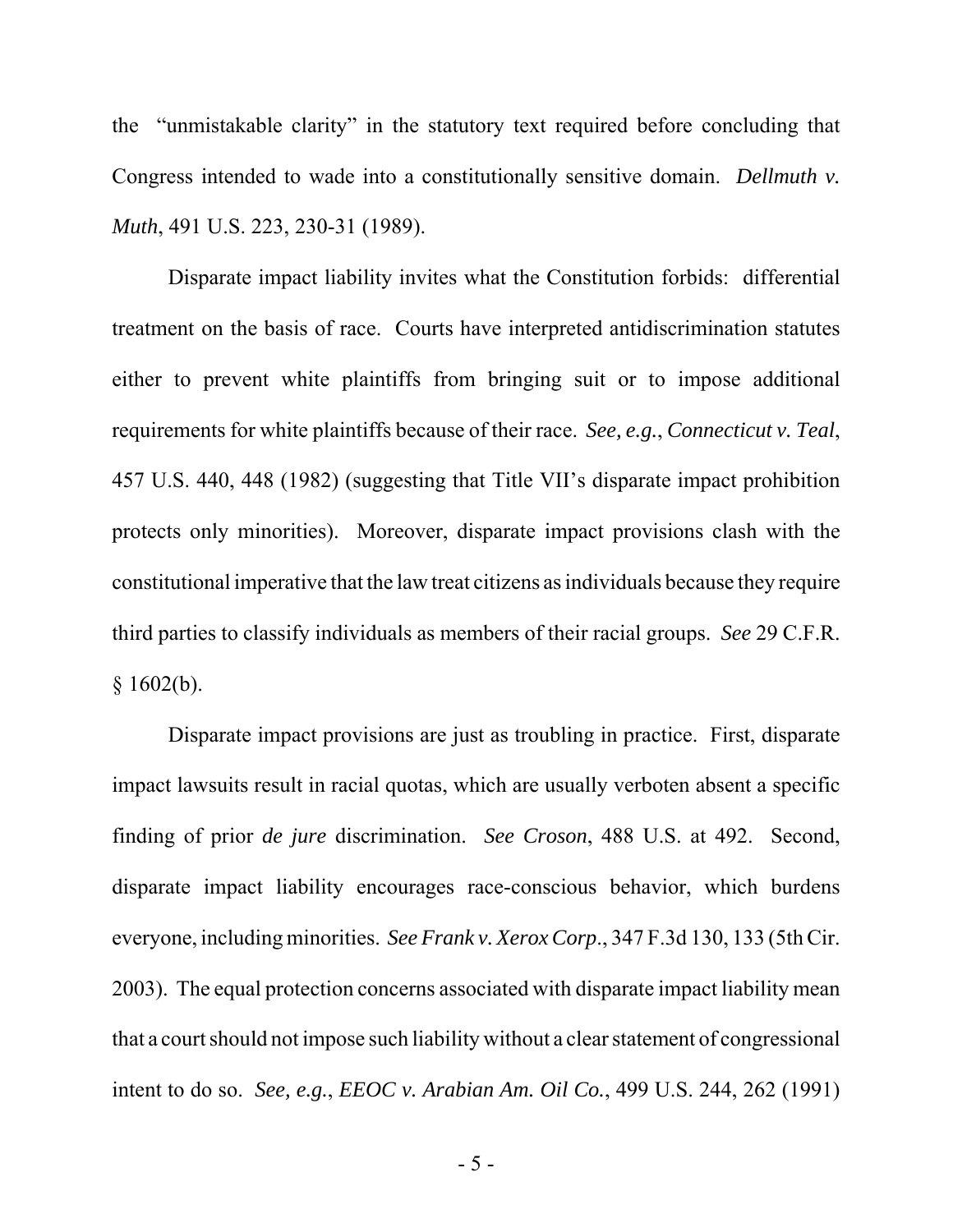(Marshall, J., dissenting) (applying clear statement rule when a construction of the statute collides with "important values").

#### **ARGUMENT**

**I**

### **TITLE II LACKS A CLEAR CONGRESSIONAL STATEMENT AUTHORIZING DISPARATE IMPACT CLAIMS**

The primary dispute in this case revolves around a question of statutory interpretation: whether Title II encompasses a cause of action for disparate impact. This Court should employ a "clear statement rule" because it is faced with a question of statutory construction that "invokes the outer limits of Congress' power." *St. Cyr*, 533 U.S. at 299. The rule improves judicial decisionmaking by ensuring "that the legislature . . . intended to bring into issue, the critical matters involved in the judicial decision." *United States v. Bass*, 404 U.S. 336, 349 (1971). It also saves courts from "needlessly reach[ing] constitutional issues." *Solid Waste Agency of Northern Cook County v. U.S. Army Corps of Engineers*, 531 U.S. 159, 172 (2001). In the end, courts enhance both legislative and judicial decisionmaking by requiring unequivocal evidence of congressional intent, as expressed in the statutory text, before concluding that Congress has "presse[d] the envelope of constitutional validity." *Rapanos v. United States*, 547 U.S. 715, 738 (2006) (plurality opinion).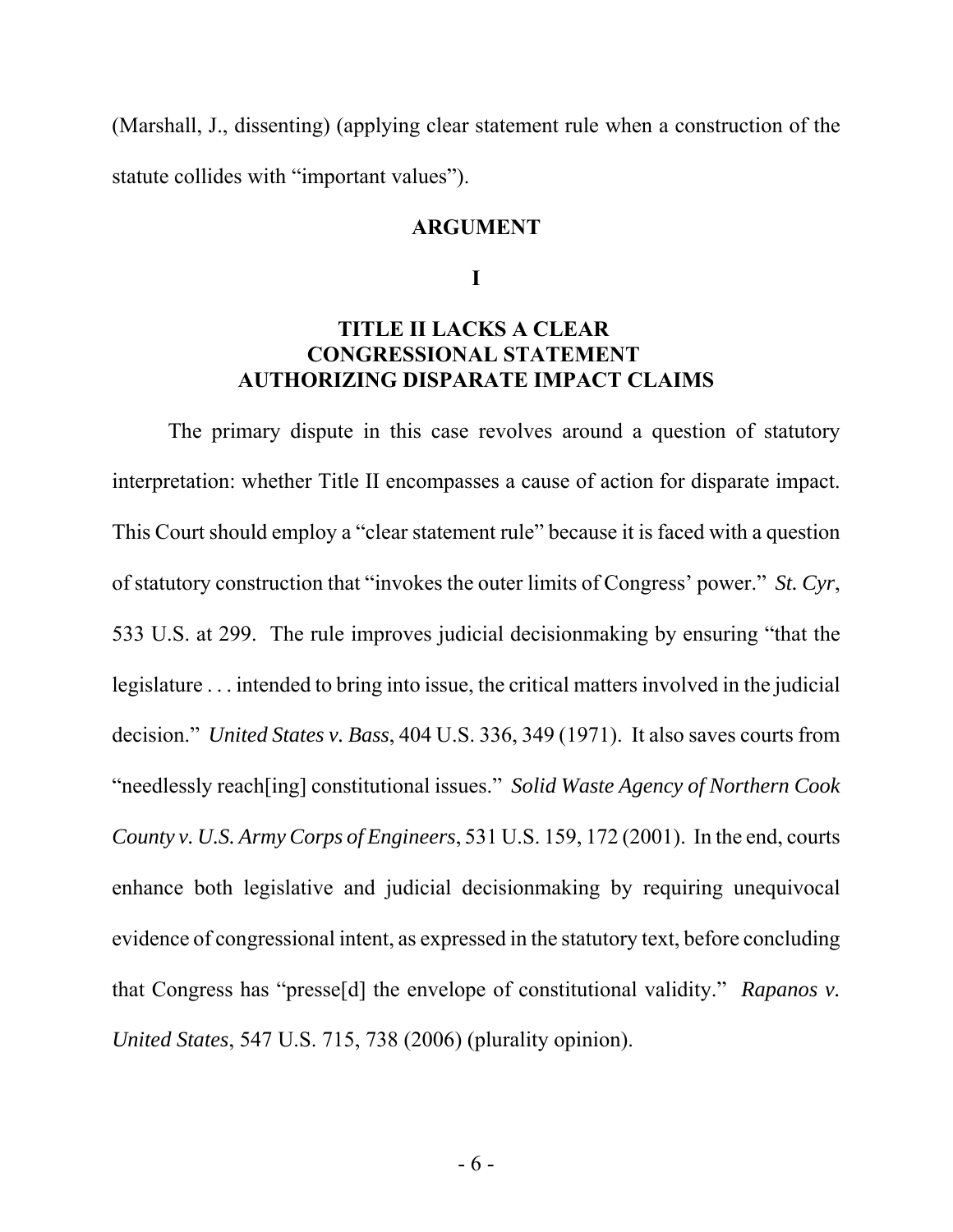The clear statement rule reflects a presumption that " 'Congress does not exercise lightly' the 'extraordinary power' to legislate." *Arizona v. Inter Tribal Council of Ariz., Inc.*, 133 S. Ct. 2247, 2256 (2013) (quoting *Gregory v. Ashcroft*, 501 U.S. 452, 460 (1991)). As its name indicates, the rule requires "the clearest statement of congressional intent," *St. Cyr*, 533 U.S. at 312 n.35, so that it can "be said with perfect confidence that Congress in fact intended" to wade into areas of "special constitutional concern[]." *Dellmuth*, 491 U.S. at 231. "[I]mperfect confidence will not suffice." *Id*.

The equal protection concerns associated with disparate impact liability makes the clear statement rule particularly appropriate here. Disparate impact liability undoubtedly reaches an area of important constitutional values given the threat it poses to individual liberty. *See* Richard A. Primus, *Equal Protection and Disparate Impact: Round Three*, 117 Harv. L. Rev. 493, 552-65 (2003) (discussing the tension between disparate impact laws and individualized treatment). Because of this tension, this Court should not interpret the statute to encompass disparate impact liability, without evidence of congressional intent that is "both unequivocal and textual." *Dellmuth*, 491 U.S. at 230.

The clear statement rule is also appropriate because disparate impact liability in federal antidiscrimination statutes threatens to " 'alter sensitive federal-state relationships.'" *Bass*, 404 U.S. at 349 (quoting *Rewis v. United States*, 401 U.S. 808,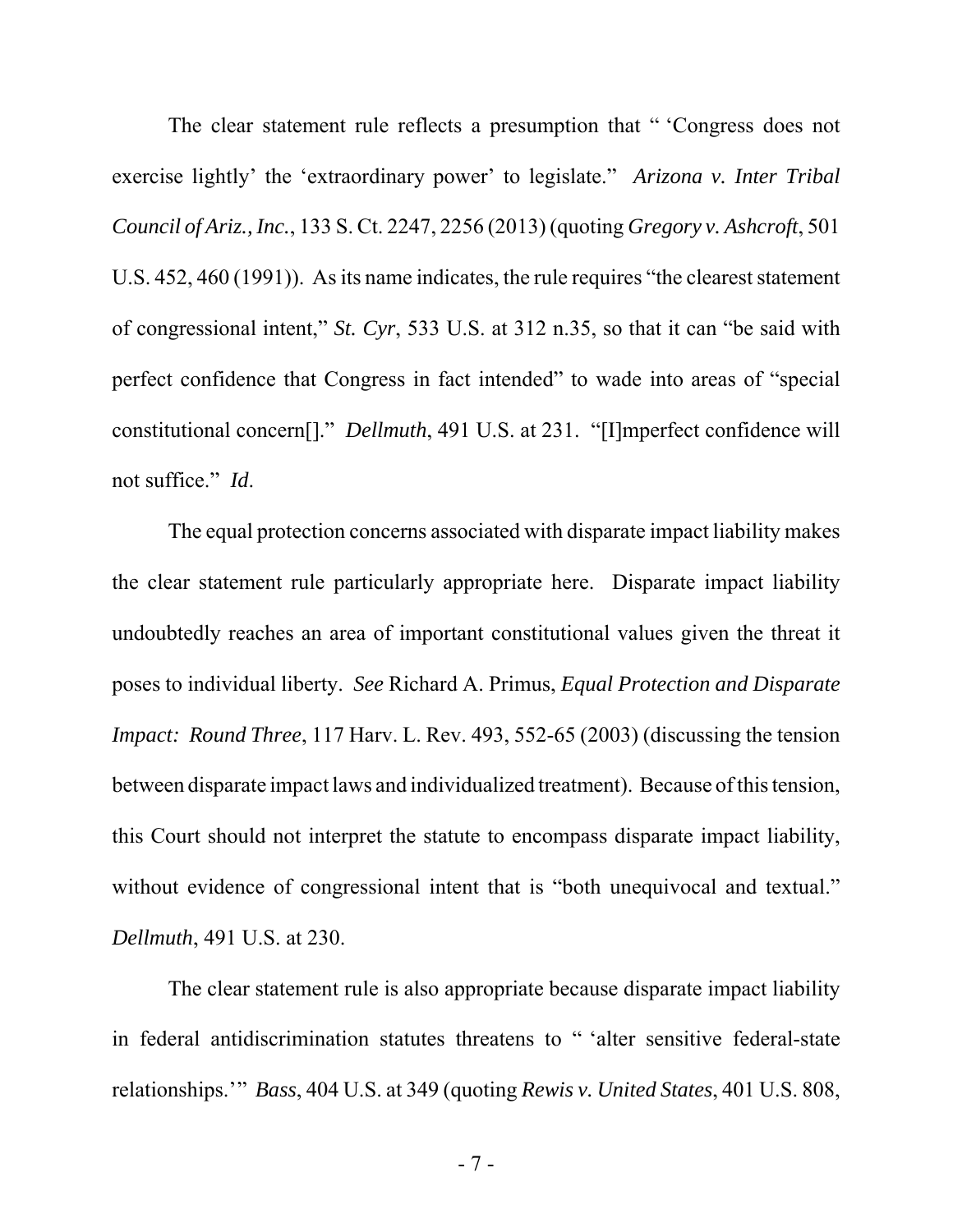812 (1971)). "The 'constitutionally mandated balance of power' between the States and the Federal Government was adopted by the Framers," not for its own sake, but "to ensure the protection of our 'fundamental liberties,'" including the individual right to equal protection of the laws. *Atascadero State Hosp. v. Scanlon*, 473 U.S. 234, 242 (1985) (citations and quotations omitted). A healthy balance of power between the States and the Federal government reduces "the risk of tyranny and abuse from either front." *Gregory*, 501 U.S. at 458. For those reasons, federal statutes impinging upon important state interests "cannot . . . be construed without regard to the implications of our dual system of government." *BFP v. Resolution Trust Corp*., 511 U.S. 531, 544 (1994).

Although the defendant in this case is a non-profit association, antidiscrimination statutes often impede the ability of state and local governments to carry out their own affairs. *See, e.g.*, *Inclusive Cmtys. Project*, 135 S. Ct. 2507 (state agency); *Magner*, 132 S. Ct. 1306 (municipal government). Entrepreneurial plaintiffs have used Title II to sue municipal governments over traditional uses of police power, such as the management of the local cemeteries. *See Tippins v. City of Dadeville, Ala.*, 23 F. Supp. 3d 1393, 1393-94 (M.D. Ala. 2014). Therefore, disparate impact liability in Title II would "radically readjust<sup>[]</sup> the balance of state and national authority," and Congress should be "reasonably explicit" that it intended this result. *BFP*, 511 U.S. at 544 (citations omitted).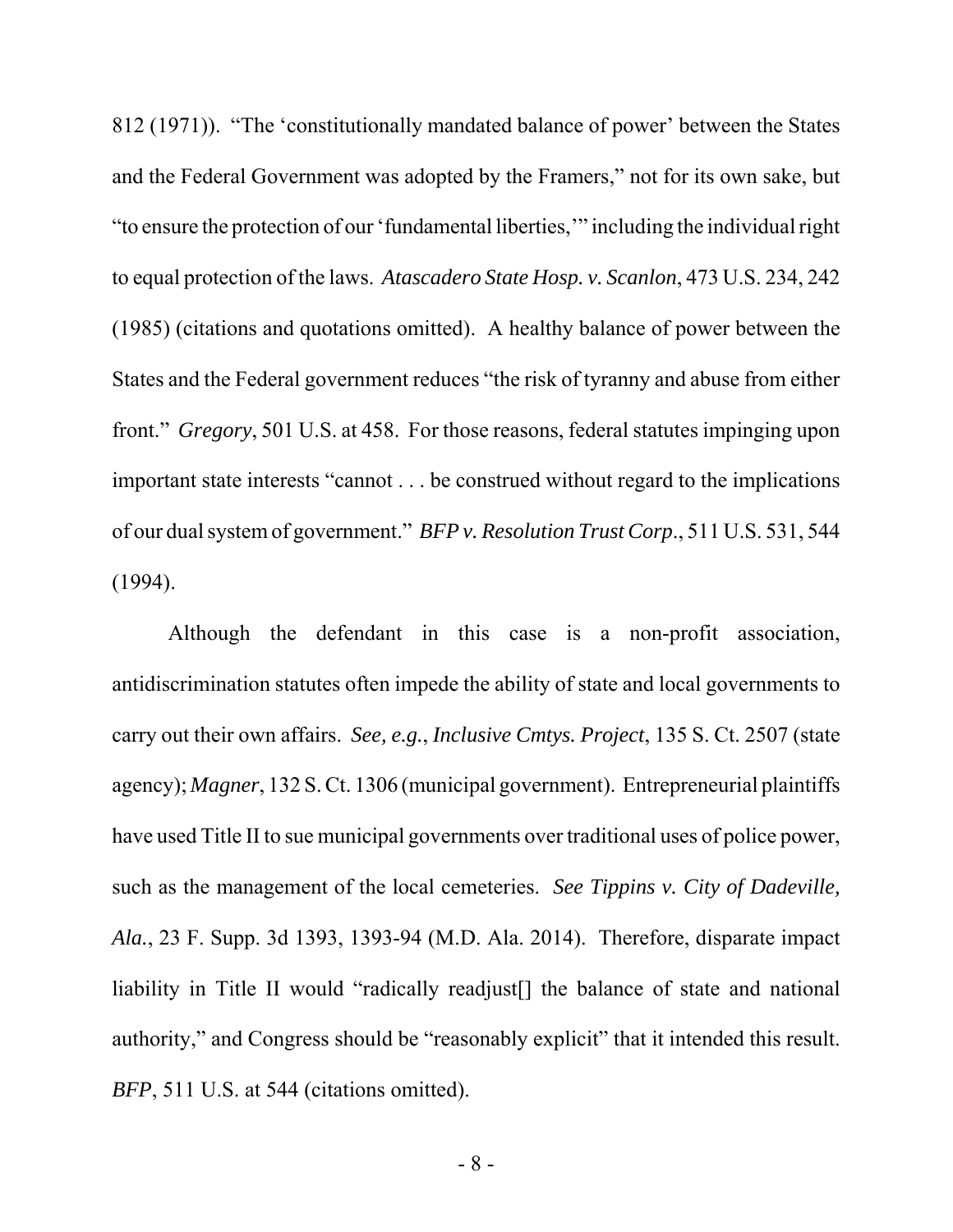Here, the clear statement rule is fatal to appellant's argument. There is no language, much less "unmistakably clear" language that would support disparate impact liability in Title II. *Hilton v. S.C. Pub. Rys. Comm'n*, 502 U.S. 197, 209 (1991). The statutory text lacks the terms "effect" or "affect," which serve as the most straightforward textual basis for disparate impact liability in other statutes. *See, e.g.*, *Smith v. City of Jackson*, 544 U.S. 228, 236 (2005) (ADEA); *Watson*, 487 U.S. at 991 (Title VII). In addition, Title II contains much of the same language as Title VI, which the Supreme Court interpreted to foreclose a cause of action for disparate impact liability. *See Sandoval*, 532 U.S. at 280-81. The only significant difference between Title II and Title VI is that the former includes the word "segregation,"<sup>2</sup> a word that connotes intentional discrimination. *See Keyes v. School Dist. No. 1, Denver, Colo.*, 413 U.S. 189, 205-06 (1973) (defining *de jure* segregation as "a current condition of segregation resulting from intentional state action"); *see also* 42 U.S.C. § 2000c(b) (specifying that "desegregation" mandate does not require "public schools to overcome racial imbalance").

<sup>2</sup> *Compare* 42 U.S.C. § 2000a(a) (prohibiting "discrimination or segregation on the ground of race, color religion or national origin" in places of public accommodation), *with* 42 U.S.C. § 2000d ("No person in the United States shall, on the ground of race, color, or national origin, be excluded from participation in, be denied the benefits of, or be subjected to discrimination under any program or activity receiving Federal financial assistance.").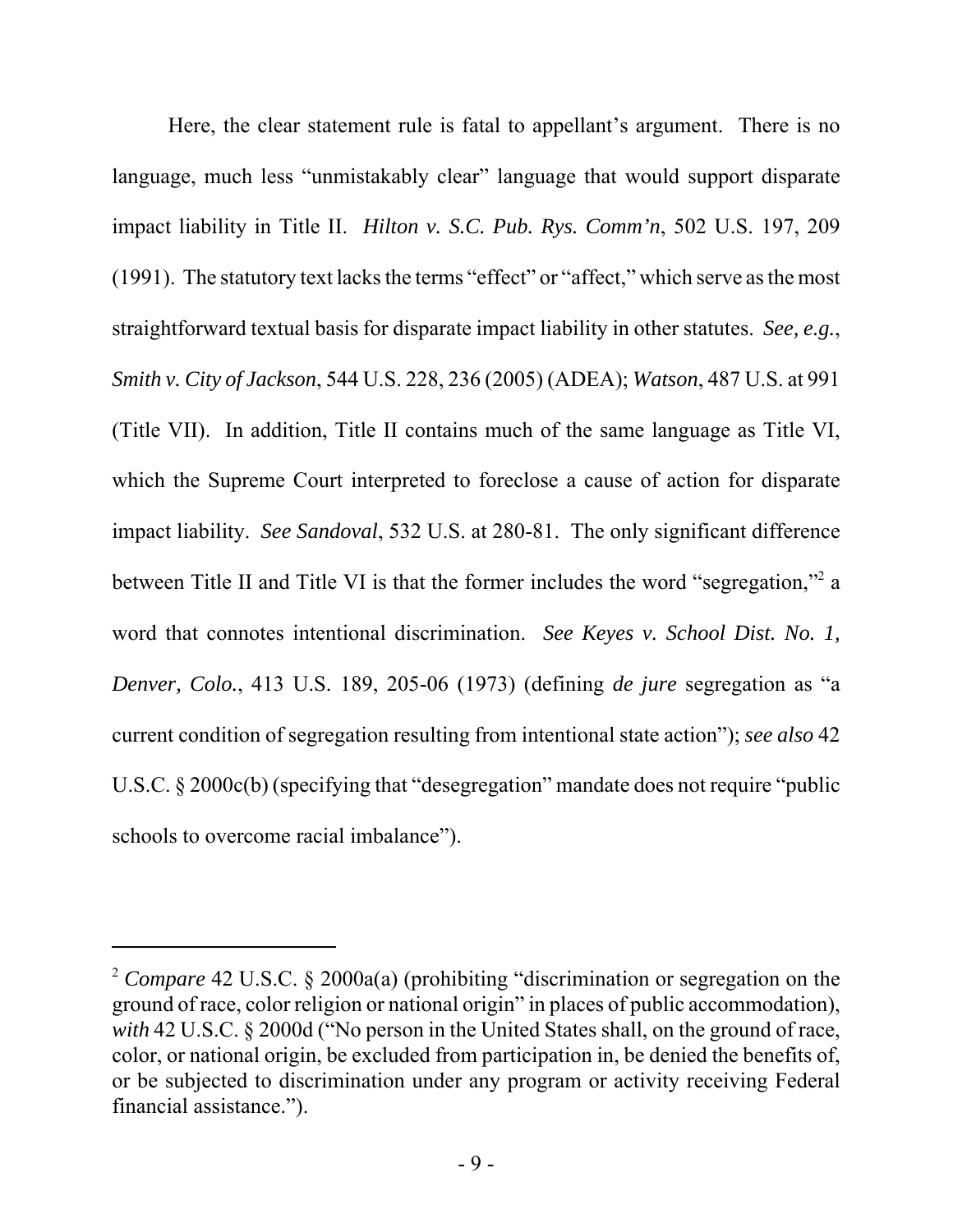Even if the word "segregation" could support an inference that Congress sought to authorize disparate impact claims, it would "remain just that: a permissible inference." *Dellmuth*, 491 U.S. at 232. That single word does not come close to "the clearest statement of congressional intent" necessary to establish disparate impact liability under the clear statement rule. *St. Cyr*, 533 U.S. at 312 n.35. Since "it cannot be said with perfect confidence" that Congress intended to authorize disparate impact liability under Title II, this Court should avoid reading the statute in a way that forces a confrontation between Title II and the Equal Protection Clause. *Dellmuth*, 491 U.S. at 231.

**II**

### **THE TENSION BETWEEN DISPARATE IMPACT AND THE EQUAL PROTECTION CLAUSE WARRANTS THE CLEAR STATEMENT RULE**

This Court should require a clear congressional statement before wading into the deep conceptual tensions between disparate impact liability and the Equal Protection Clause. *See generally* Richard A. Primus, *Equal Protection and Disparate Impact: Round Three, 117 Harv. L. Rev. 493 (2003) (discussing these conceptual* tensions). There are two primary conflicts between statutory imposition of disparate impact liability and the constitutional mandate of equal protection. First, although the Equal Protection Clause forbids unequal treatment based on race, disparate impact statutes often require it. *See* John J. Donohue, *Understanding the Reasons For and*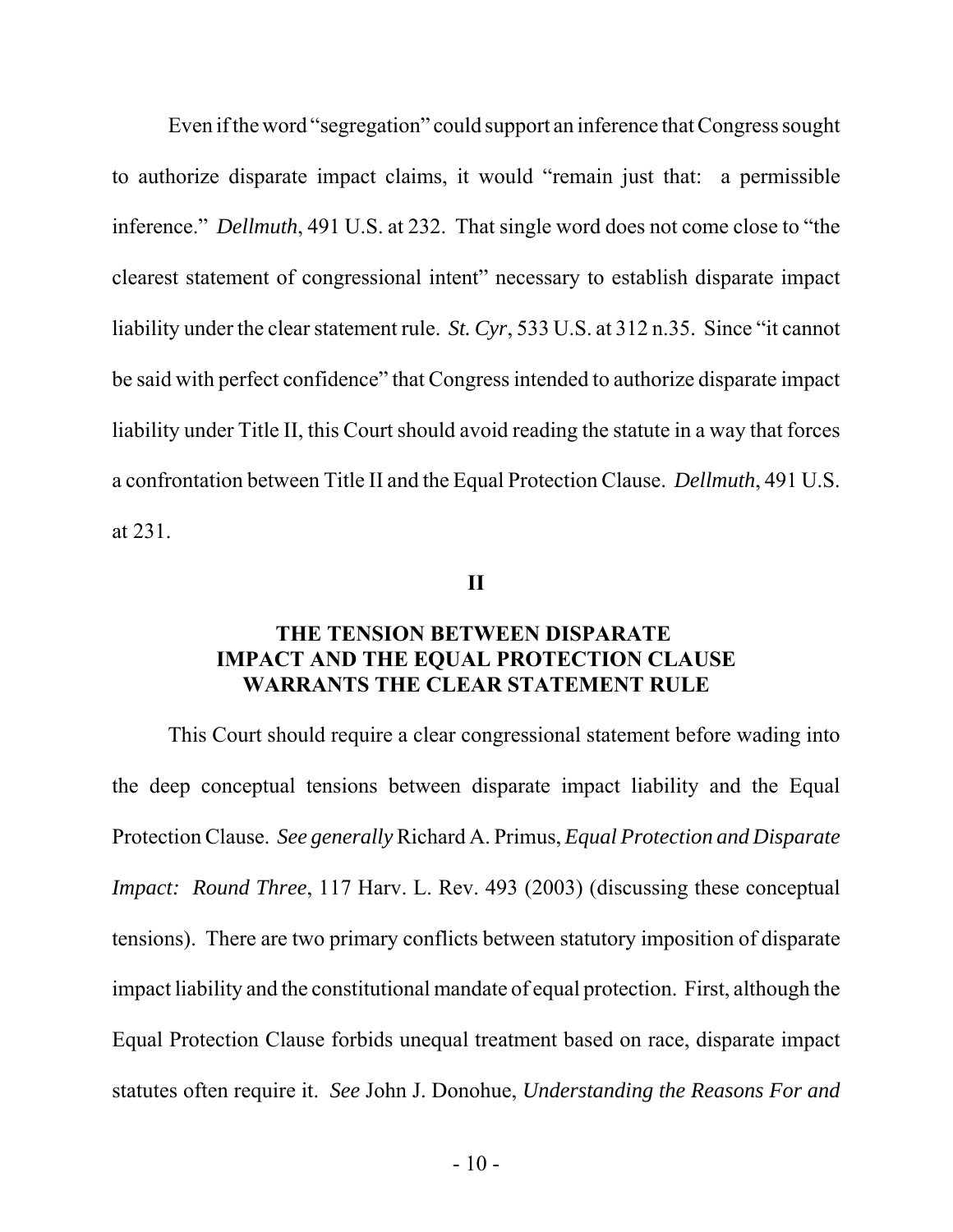*Impact of Legislatively Mandated Benefits for Selected Workers*, 53 Stan. L. Rev. 897, 898 (2001) (observing that the disparate impact cause of action may not be available to white males). Second, disparate impact liability—with its focus on aggregate effects on racial groups—conflicts with the constitutional requirement that the law treat "citizens as individuals, not as simply components of a racial . . . class." *Miller v. Johnson*, 515 U.S. 900, 911 (1995) (citations and quotations omitted).

## **A. Statutory Liability for Disparate Impact Clashes with the Constitutional Imperative of Racial Neutrality in Governmental Decisionmaking**

"[A]ny official action that treats a person differently on account of his race or ethnic origin is inherently suspect" under the Equal Protection Clause. *Fisher*, 133 S. Ct. at 2419 (quoting *Fullilove v. Klutznick*, 448 U.S. 448, 523 (1980) (Stewart, J., dissenting)). Congress may extend the prohibition on disparate treatment beyond the "state action" to which the Fourteenth Amendment applies. *Adarand*, 515 U.S. at 234 (citation and quotations omitted). It did just that by enacting Title II, which states that "[a]ll persons shall be entitled to the full and equal enjoyment of goods, services, facilities, privileges, advantages, and accommodations of any place of public accommodation, as defined in this section, without discrimination or segregation on the ground of race, color, religion, or national origin." 42 U.S.C. § 2000a(a).

Other antidiscrimination statutes similarly prohibit disparate treatment. Title VII of the Civil Rights Act of 1964, for example, makes it unlawful for an employer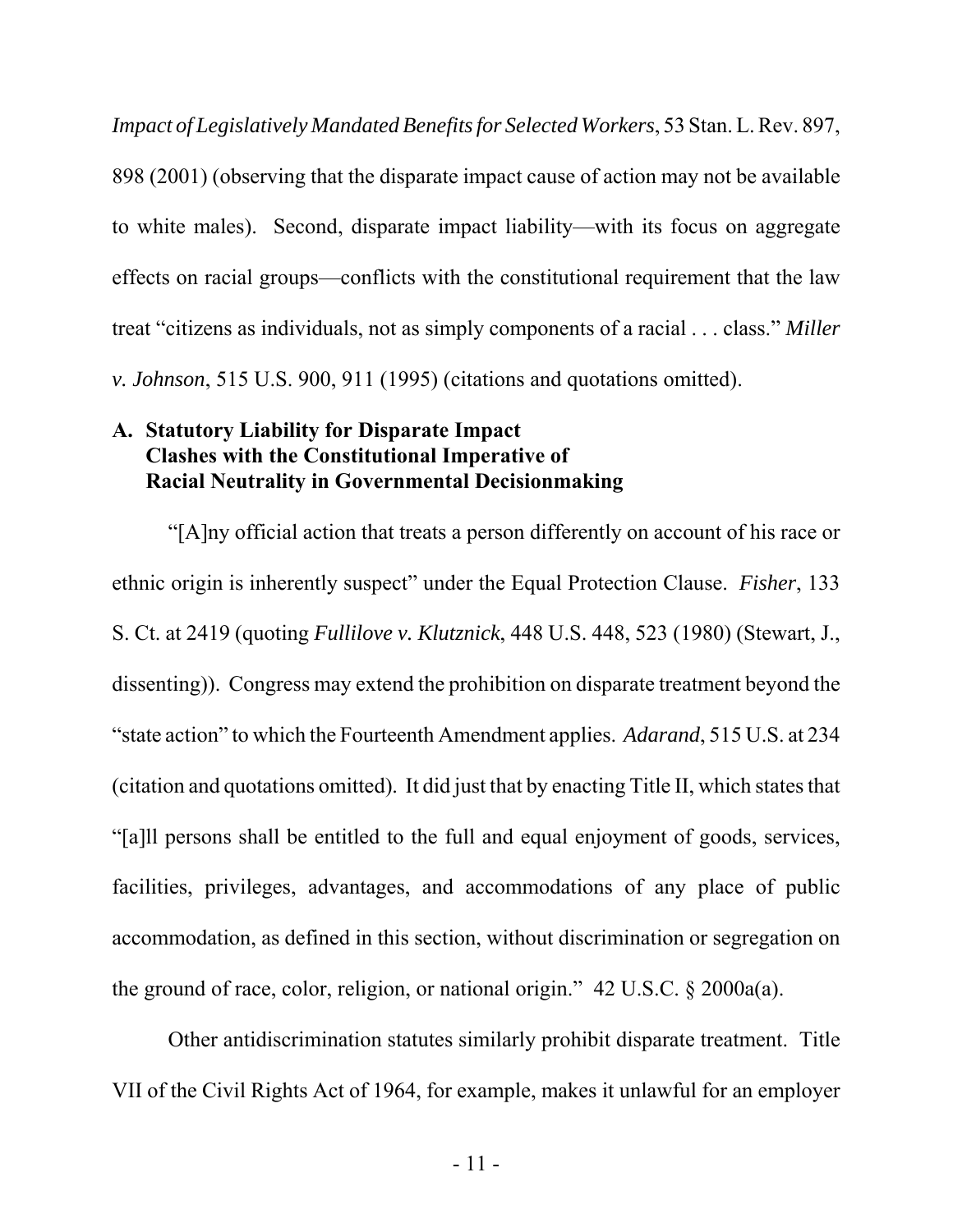"to fail or refuse to hire or to discharge any individual, or otherwise to discriminate against any individual with respect to his compensation, terms, conditions, or privileges of employment, because of such individual's race, color, religion, sex, or national origin." 42 U.S.C. § 2000e-2(a)(1). And Title VI of the Civil Rights Act extends this ban to recipients of federal funds. 42 U.S.C. § 2000d. These laws typify "the most easily understood" antidiscrimination rule by making it illegal to treat a "particular person less favorably than others because of a protected trait" such as race. *Ricci*, 557 U.S. at 577 (citations and quotations omitted).

Disparate impact liability, however, invites disparate treatment. The Supreme Court has never held that white plaintiffs can bring disparate impact claims, and if anything, has suggested that they cannot. *See Teal*, 457 U.S. at 448. ("When an employer uses a non job-related barrier in order to deny a *minority* or woman applicant employment or promotion, and that barrier has a significant adverse effect on *minorities* or women, then the applicant has been deprived of an employment *opportunity* because of . . . race, color, religion, sex, or national origin.") (emphasis added) (internal quotation marks omitted); *see also* Charles A. Sullivan, *The World Turned Upside Down?: Disparate Impact Claims by White Males*, 98 Nw. U. L. Rev. 1505, 1524-34 (2004). Under this asymmetrical approach, "a neutral employment practice that disadvantages [whites] is permissible, while the same practice would be unlawful if it were to disadvantage [minorities]." Donohue, *supra* at 898. That is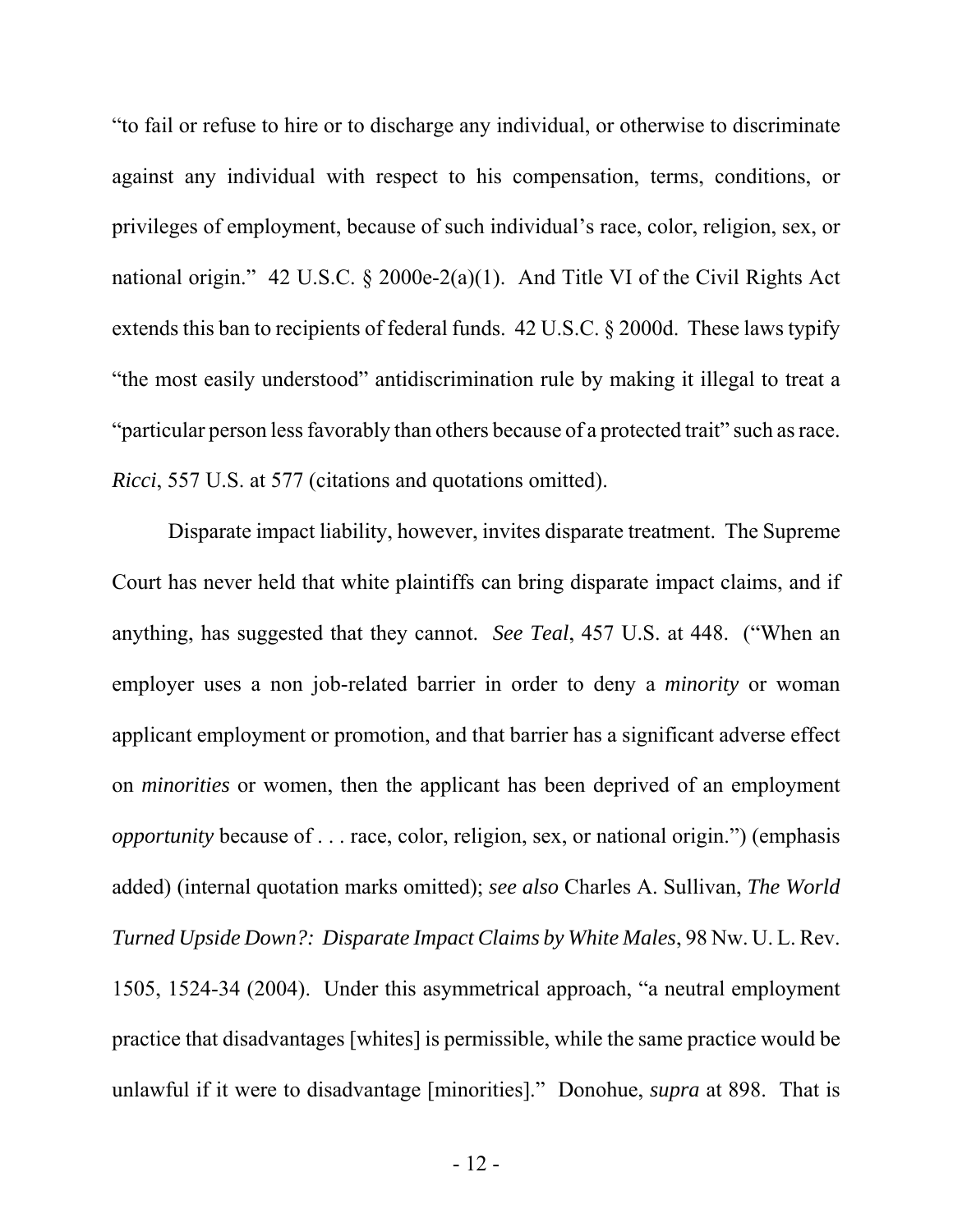hardly compatible with the Equal Protection Clause's "central mandate" of "racial neutrality in governmental decisionmaking." *Miller*, 515 U.S. at 904. The Supreme Court has long rejected the notion that the presumption against racial classifications depends on "the race of those burdened or benefitted by a particular classification." *Croson*, 488 U.S. at 472. Rather, it is perfectly clear that an individual is deprived of her right to equal protection "when she is disadvantaged by the government because of . . . her race, whatever that race may be." *Adarand*, 515 U.S. at 230.

Worse, several circuit courts have held that white plaintiffs must meet a higher burden of proof in bringing discrimination claims under federal antidiscrimination law. *See, e.g.*, *Taken v. Okla. Corp. Comm'n*, 125 F.3d 1366, 1369 (10th Cir. 1997) (white employees, as "members of a historically favored group," are not entitled to presumption that "discrimination is . . . the reason for the challenged [employment] decision"). According to the D.C. Circuit, for example, an inference of discrimination arises in promotion cases when the plaintiff is a member of a minority group. *Harding v. Gray*, 9 F.3d 150, 153 (D.C. Cir. 1993). But "[n]o such inference arises when . . . the plaintiff is a white man." *Id*. The Seventh Circuit has similarly imposed additional requirements on white plaintiffs in lawsuits involving federal antidiscrimination statutes. *Phelan v. City of Chi*., 347 F.3d 679, 684 (7th Cir. 2003). Unlike minority plaintiffs, white plaintiffs must "show background circumstances that demonstrate that a particular employer has reason or inclination to discriminate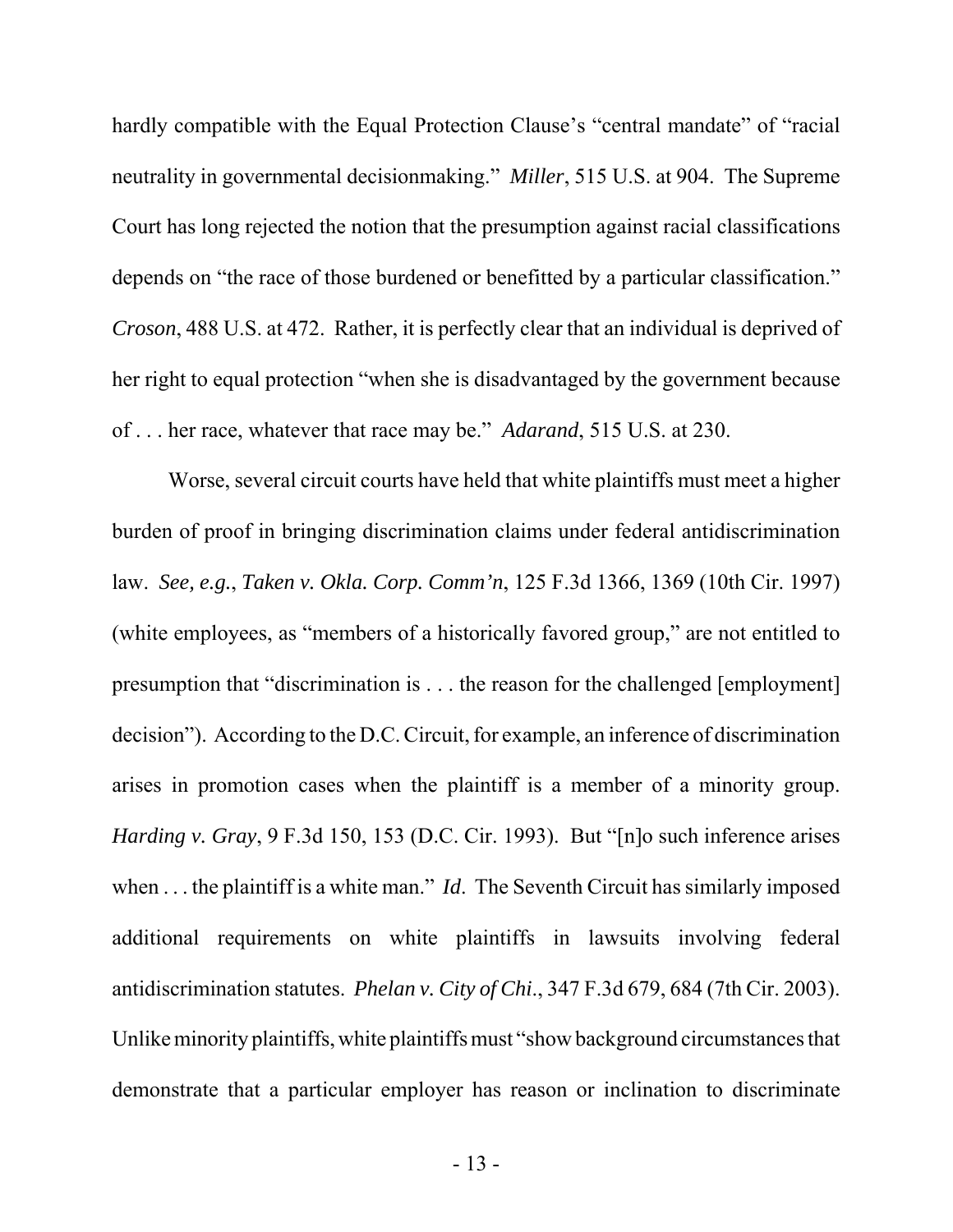invidiously against whites or evidence that there is something 'fishy' about the facts at hand." *Id*. (citations and quotations omitted). Accordingly, disparate impact statutes either exclude whites altogether from their statutory protection or handicap them in bringing statutory discrimination claims. Either way, these statutes raise severe constitutional problems because they treat individuals differently on the basis of race.

### **B. Statutory Liability for Disparate Impact Clashes with the Constitutional Requirement That the Law Treat Citizens as Individuals Rather than as Components of Their Racial Group**

Disparate impact liability also clashes with the constitutional requirement that the law treat "citizens as individuals, not as simply components of a racial . . . class." *Miller*, 515 U.S. at 911 (citations and quotations omitted). Liability based on disparate impact is triggered by "practices that are facially neutral in their treatment of different groups" just because they "fall more harshly on one group than another." *Int'l Bhd. of Teamsters v. United States*, 431 U.S. 324, 335 n.15 (1977). The contrast with disparate treatment liability is stark. "An individual may allege that he has been subject to 'disparate treatment' because of *his* race, or that he has been a victim of a facially neutral practice having a disparate impact on his *racial group*." *Furnco Constr. Corp. v. Waters*, 438 U.S. 567, 582 (1978) (Marshall, J., concurring in part and dissenting in part) (emphasis added).

Regulations implementing disparate impact provisions require third parties to classify individuals in broad racial categories of "African-American," "Hispanic," or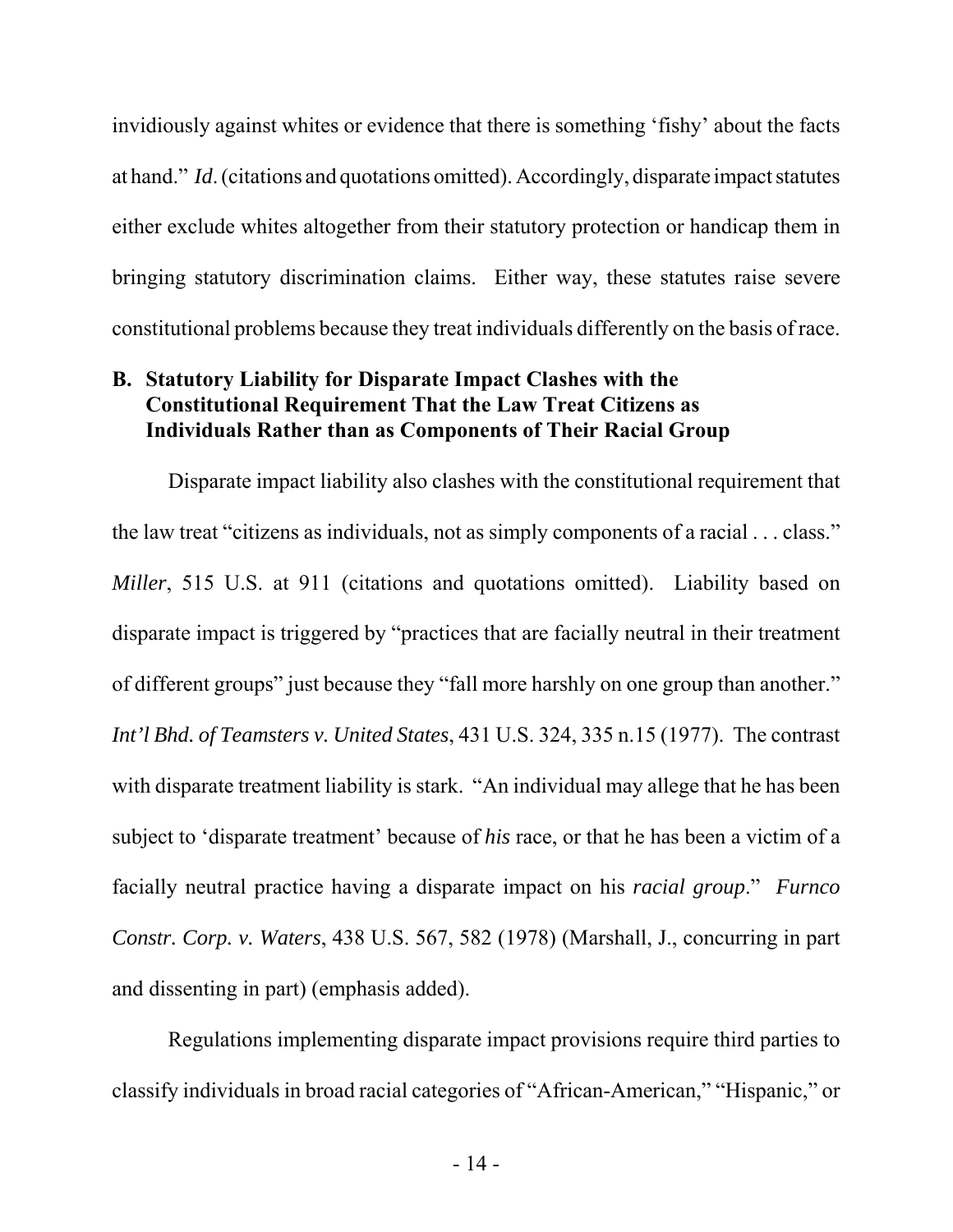"Asian." *See, e.g.*, 29 C.F.R. § 1602(b) (requiring entities subject to Title VII to record the race of every applicant to their apprenticeship program). But "if the Federal Government is prohibited from discriminating on the basis of race, then surely it is also prohibited from enacting laws mandating that third parties . . . discriminate on the basis of race." *Ricci*, 557 U.S. at 594 (Scalia, J., concurring) (citations and quotations omitted). In *Buchanan v. Warley*, 245 U.S. 60, 82 (1917), for example, the Supreme Court invalidated a municipal ordinance that required *private* individuals to discriminate in property sales. The same rule should apply when Congress, through statutory commands, forces third parties to violate the Constitution's equal protection guarantee in other ways. *See Lutheran Church-Missouri Synod v. FCC*, 141 F.3d 344, 356 (D.C. Cir. 1998) (invalidating federal regulation that forced private businesses to recruit more minorities). Yet that is exactly what disparate impact laws require.

Disparate impact regulations define individuals within racial groups as the embodiment of their group identities, even though there is nothing intrinsic in those definitions that assures a commonality of experience. *See generally* Peter Wood, *Diversity: The Invention of a Concept (2003).* The term "Hispanic," for instance, does not describe a common social background, designate a common language, or even describe a common physical appearance. *See id.* at 25. The term "Asian" ensnares a wide variety of individuals, including the Japanese, Vietnamese, Indian, Chinese, and so forth. Disparate impact liability is therefore problematic because it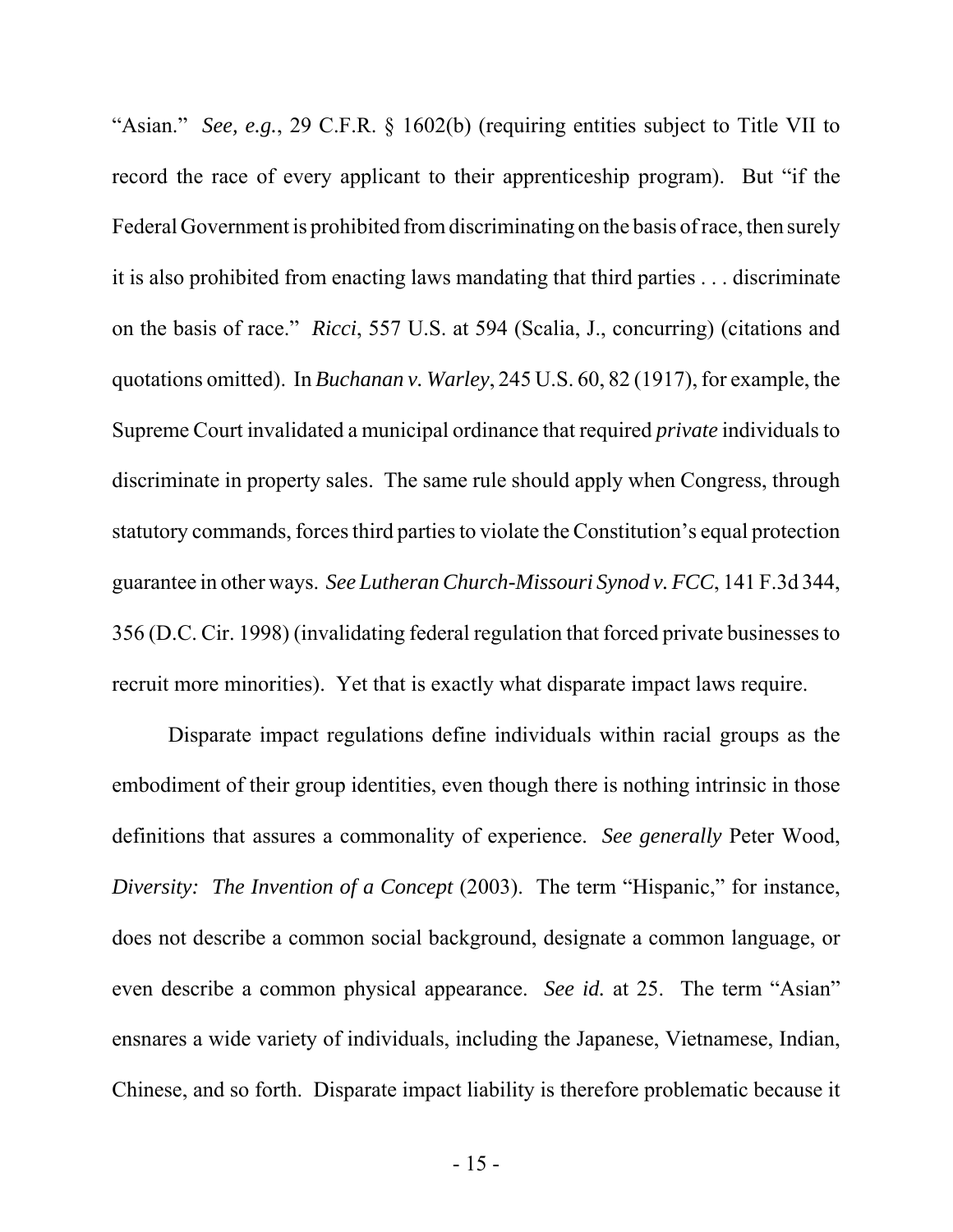"embod[ies] stereotypes that treat individuals as the product of their race, evaluating their thoughts and efforts—their very worth as citizens—according to a criterion barred to the Government by history and the Constitution." *Miller*, 515 U.S. at 912 (citation omitted).

Once the government "allocate[s] political rights by group identity, the assignment of group identity becomes the crucial determinant of everything else for the individual." Wood, *supra* at 43. Such a result cannot be countenanced under the Constitution. Racial preferences stigmatize recipient groups by implying that they are inferior and need special protection, thus generating a "politics of racial hostility." *Id*. at 173-74. "'Because that perception . . . can only exacerbate rather than reduce racial prejudice, it will delay the time when race will become [ ] truly irrelevant.'" *Adarand*, 515 U.S. at 229 (quoting *Fullilove v. Klutznick*, 448 U.S. 448, 525 (1980) (Stevens, J., dissenting)). All told, disparate impact statutes are in discord with constitutional guarantees of equal treatment and individualism.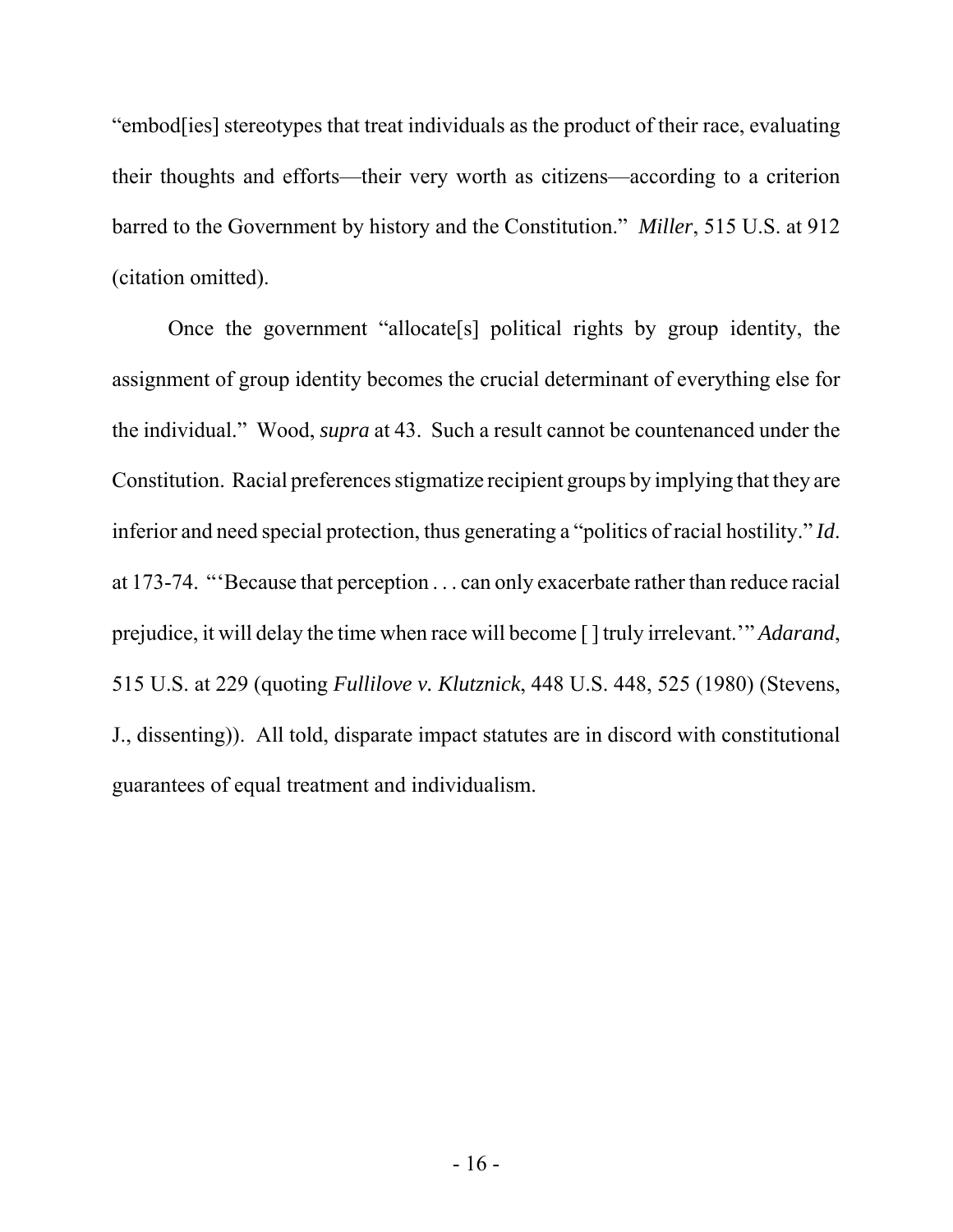### **THE PRACTICAL EQUAL PROTECTION PROBLEMS WITH DISPARATE IMPACT WARRANT THE CLEAR STATEMENT RULE**

Beyond these conceptual problems, disparate impact statutes also raise serious equal protection concerns in practice. The Supreme Court has long understood "that the inevitable focus on statistics in disparate-impact cases could put undue pressure on employers to adopt inappropriate prophylactic measures." *Watson*, 487 U.S. at 992. Although racial quotas are forbidden absent a specific finding of past *de jure* discrimination, *see Croson*, 488 U.S. at 492, they are the only way for an entity to erase all prospect of a disparate impact lawsuit under federal law. And if quotas and preferential treatment "become the only cost-effective means of avoiding expensive litigation and potentially catastrophic liability, such measures will be widely adopted." *Watson*, 487 U.S. at 993. Anyone subject to disparate impact liability will be "careful" to ensure that the quotas are met." *Id*.

Lawsuits claiming illegal disparate impact under Title VII forecast the litigation that will materialize if this Court creates a cause of action for disparate impact liability under Title II. Racial quotas have long been imposed in Title VII litigation through court mandates and consent decrees. In *Lewis v. City of Chi.*, No. 98-cv-5596, 2014 WL 562527 (N.D. Il. Feb. 13, 2014), for example, a federal district court ruled in favor of firefighter applicants, who alleged that the City's written examination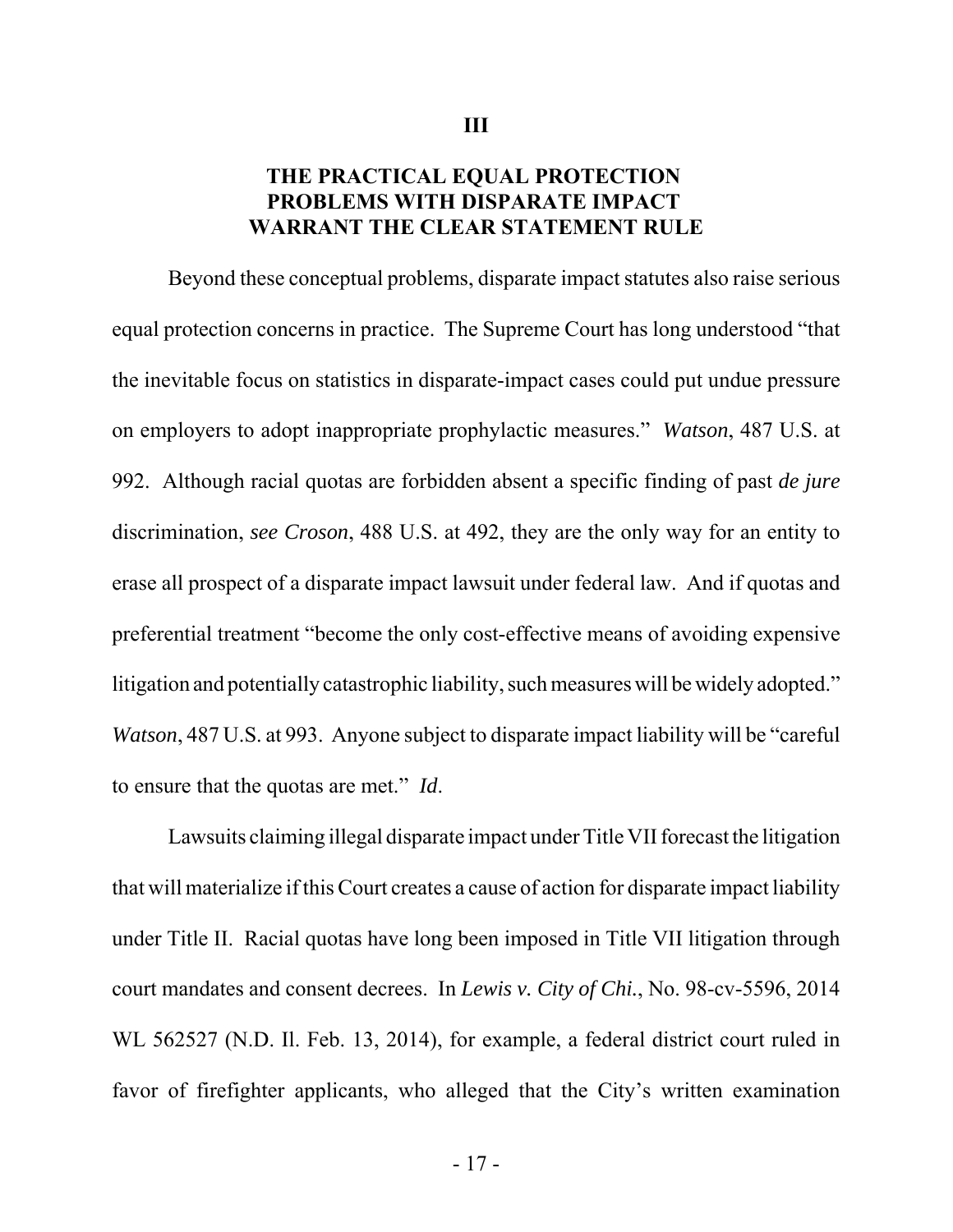resulted in a disparate impact on black applicants. The court ordered the City to remedy the violation by hiring 132 black applicants "chosen by lot" from the plaintiff class of the approximately 6,000 black applicants who sat for the examination at issue. *Id*. at \*1.

Consent decrees in disparate impact cases also produce racial quotas. The consent decree in *United States v. New Jersey*, No. 10-cv-91, 2012 WL 3265905 (D.N.J. June 12, 2012) required the state's police department to promote 48 blacks and 20 Hispanics to the position of sergeant. *Id*. at \*5. The decree was entered over 468 written objections, including many from officers who did well on the promotional exam, and were concerned about getting skipped over for lower scoring applicants. *Id*. at \*2. In *United States v. Austin*, No. 1:14-cv-00533-LY (W.D. Tex. Nov. 7, 2014), the Department of Justice sued the City of Austin for a disparate impact resulting from the City's examination for entry-level firefighters, and the parties settled the same day. Although the complaint explicitly disclaimed any intentional discrimination by the City, the consent decree included quota-based hiring of 12 black and 18 Hispanic applicants. *Id*. The use of racial quotas in the consent decree created visible victims: 300 firefighters stood against the decree at the Austin City Council hearing, and accused the City of turning the matter into a "race issue" to intimidate the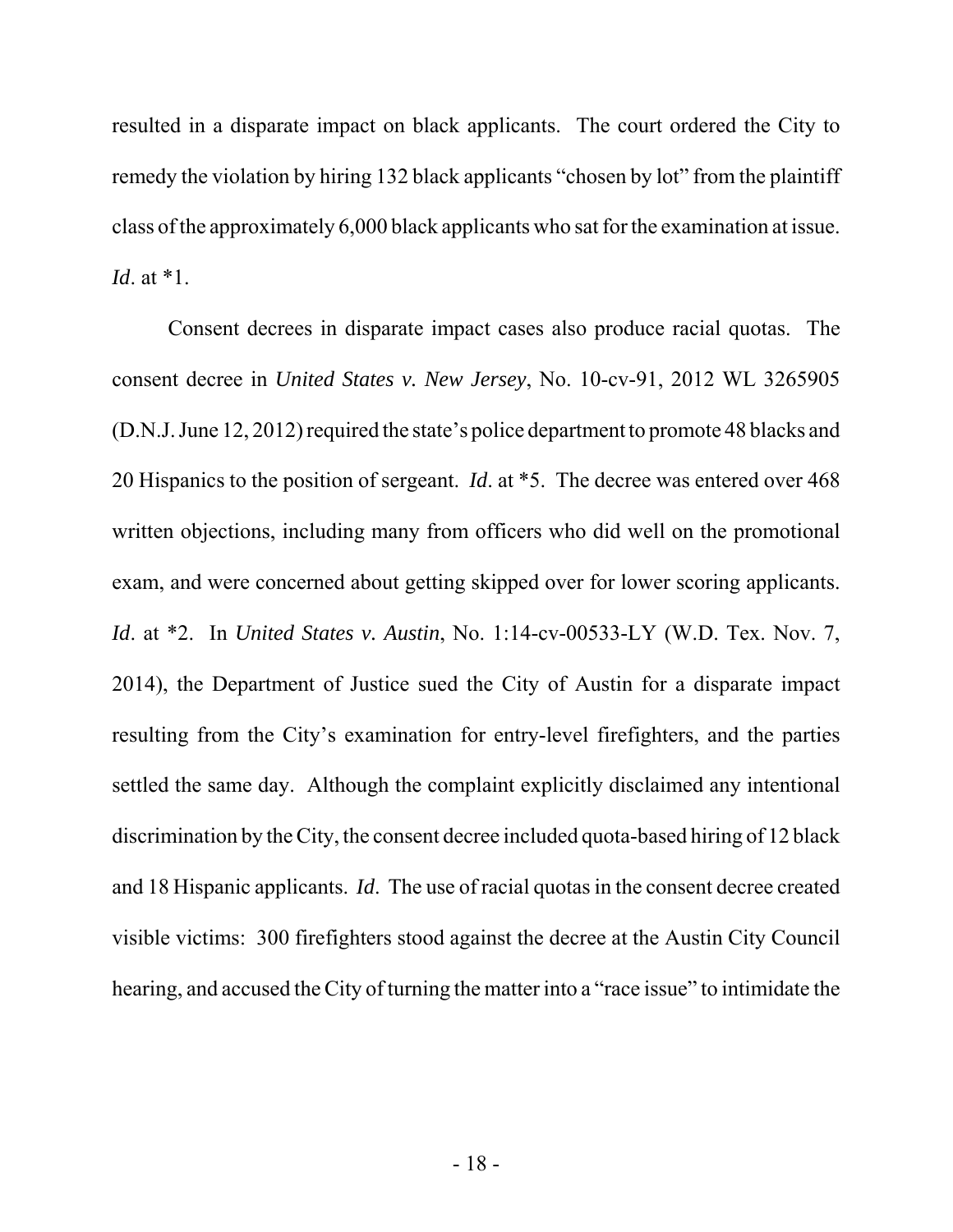City Council to approve it. Bob Nicks, *City Council Consent Decree Vote Result*, Austin City First (May 20, 2014).<sup>3</sup>

The threat of disparate impact liability can also lead to discrimination against minorities. For example, in *Frank*, 347 F.3d at 133, Xerox instituted a "Balanced Workforce Initiative" to ensure that racial and gender groups were proportionally represented. As a consequence, the company discriminated against black workers in Houston because they were "overrepresented" in relation to the City's population. Disparate impact liability also makes it more expensive for businesses to move to areas with high minority populations. Richard A. Posner, *The Efficiency and Efficacy of Title VII*, 136 U. Pa. L. Rev. 513, 519 (1987). In one case, a company sought to build a plant in an area with fewer minorities after it was unable to meet affirmative action goals in areas with larger minority populations. *Terry Props., Inc. v. Standard Oil Co. (Ind.)*, 799 F.2d 1523, 1527 (11th Cir. 1986). All these examples show that the disparate impact doctrine is just as dangerous in practice as it is in theory. Because of these tensions—both practical and conceptual—between disparate impact liability and the Equal Protection Clause, the Supreme Court has been wary to read federal antidiscrimination statutes to encompass disparate impact liability. *See Sandoval*, 532

<sup>3</sup> http://www.austinsafetyfirst.org/news-updates/city-council-consent-decree-voteresults.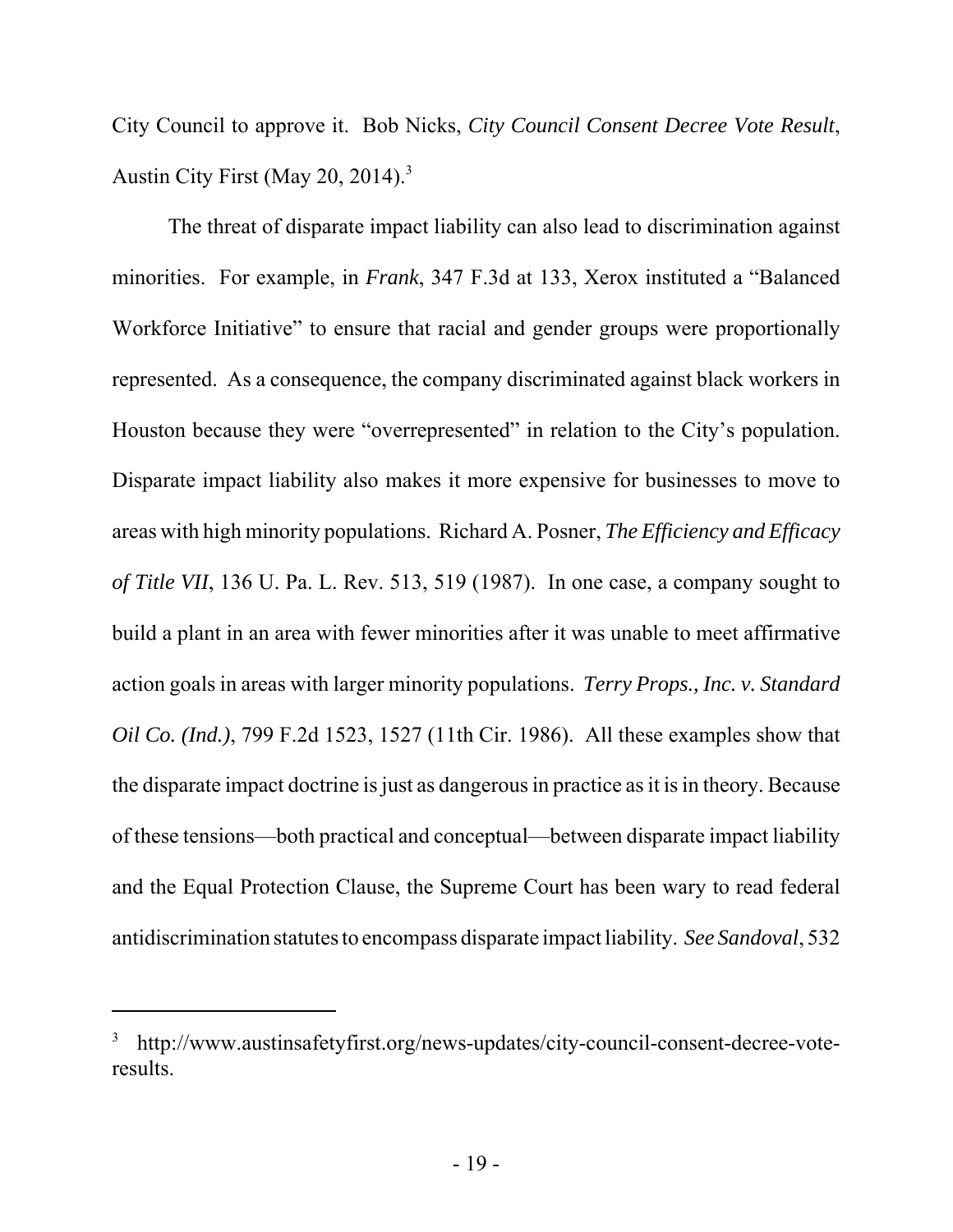U.S. at 293 (no cause of action for disparate impact liability under Title VI); *cf. Ricci*, 557 U.S. at 580-93 (Title VII's disparate impact provisions must not be interpreted in way that violates the statute's prohibition on disparate treatment).

The Court's recent decision approving disparate impact liability under the Fair Housing Act is distinguishable. *See Inclusive Cmtys. Project*, 135 S. Ct. at 2525. There the Court observed that disparate impact liability has existed in "the substantial majority of the Court of Appeals for the last several decades" without giving rise to "dire consequences." *Id*. By contrast, many courts faced with the question of whether Title II encompasses disparate impact liability have generally avoided deciding the issue. *See, e.g.*, *Arguello v. Conoco, Inc.*, 207 F.3d 803, 813 (5th Cir. 2000) ("assuming arguendo that disparate impact claims are cognizable under Title II"); *Jefferson v. City of Fremont*, 73 F. Supp. 3d 1133, 1146, 2014 WL 5794330, at \*7 (N.D. Cal. Nov. 6, 2014) ("This Court need not reach the question of whether disparate impact may be alleged under Title II."); *Robinson v. Power Pizza, Inc.*, 993 F. Supp. 1462, 1464-65 (M.D. Fla. 1998) (applying disparate impact analysis due to the parties' agreement). Many others have squarely rejected a Title II disparate impact claim. *See, e.g.*, *Akiyama v. U.S. Judo Inc.*, 181 F. Supp. 2d 1179, 1184-85 (W.D. Wash. 2002); *LaRoche v. Denny's, Inc.*, 62 F. Supp. 2d 1366, 1370 n.2 (S.D. Fla. 1999).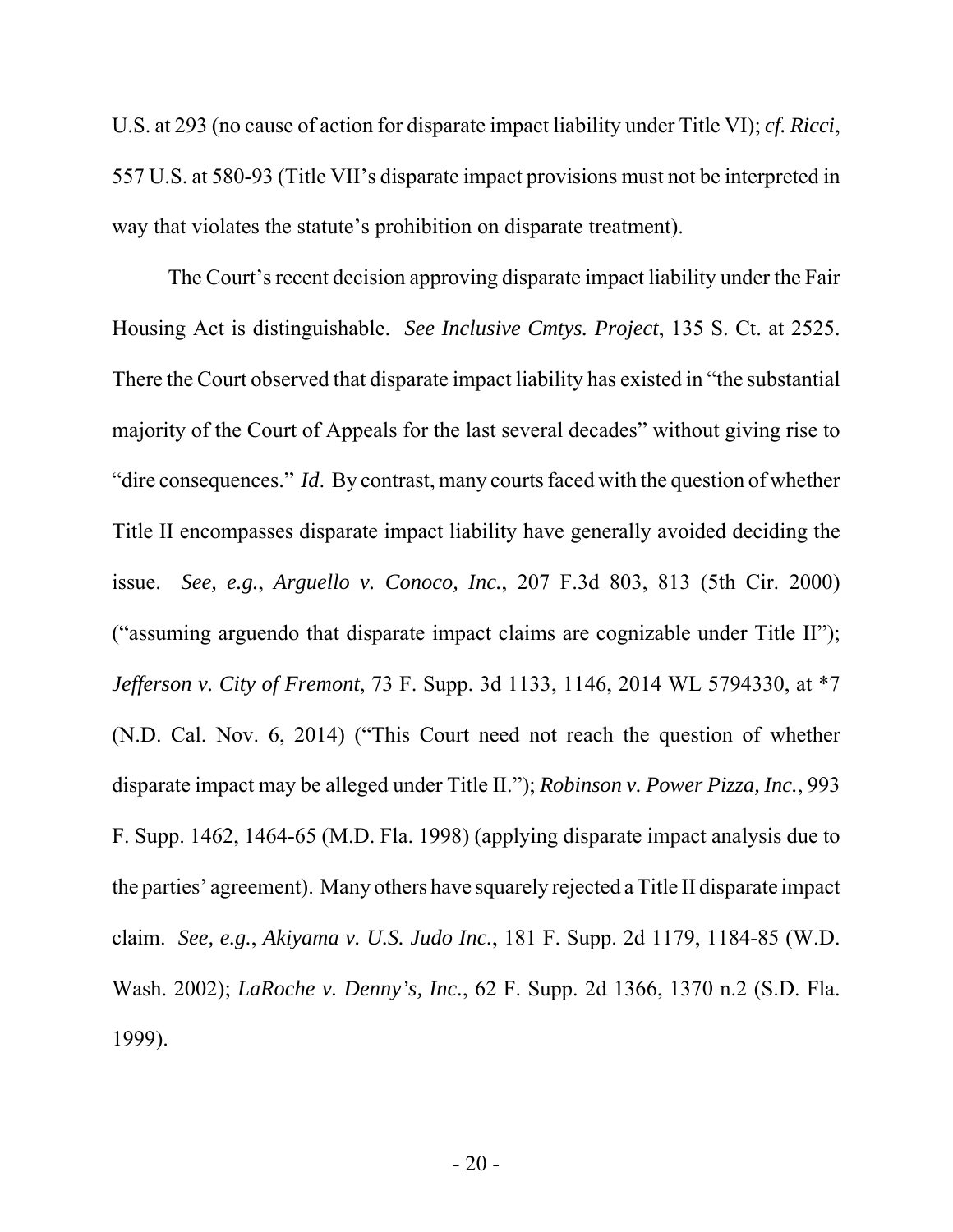Antidiscrimination litigation under Title II also arises from a different context than litigation under the Fair Housing Act. "[D]isparate impact liability in the fair housing context does not . . . redistribute zero-sum assets from whites to minorities." *See, e.g.*, Brief for John Dunne et al. as Amicus Curiae Supporting Respondents at 7, *Inclusive Cmtys. Project* 135 S. Ct. 2507 (No. 13-1371). That reasoning is inapplicable here. If "public accommodation" were to encompass high school, collegiate, and professional athletics, *see* Note, *A Public Accommodations Challenge to the Use of Indian Team Names and Mascots in Professional Sports*, 112 Harv. L. Rev. 904, 912 (1999), then teams in the National Football League would have to draft more white players at the expense of racial minorities, given the limited number of available draft slots. *See Inclusive Cmtys. Project*, 135 S. Ct. at 2536 (Alito, J., dissenting). This means that disparate impact liability in the zero-sum context of Title II would simply redistribute opportunities on a racial basis rather than increase "opportunities to [people] of all races." *Croson*, 488 U.S. at 469. The Constitution does not tolerate such a result.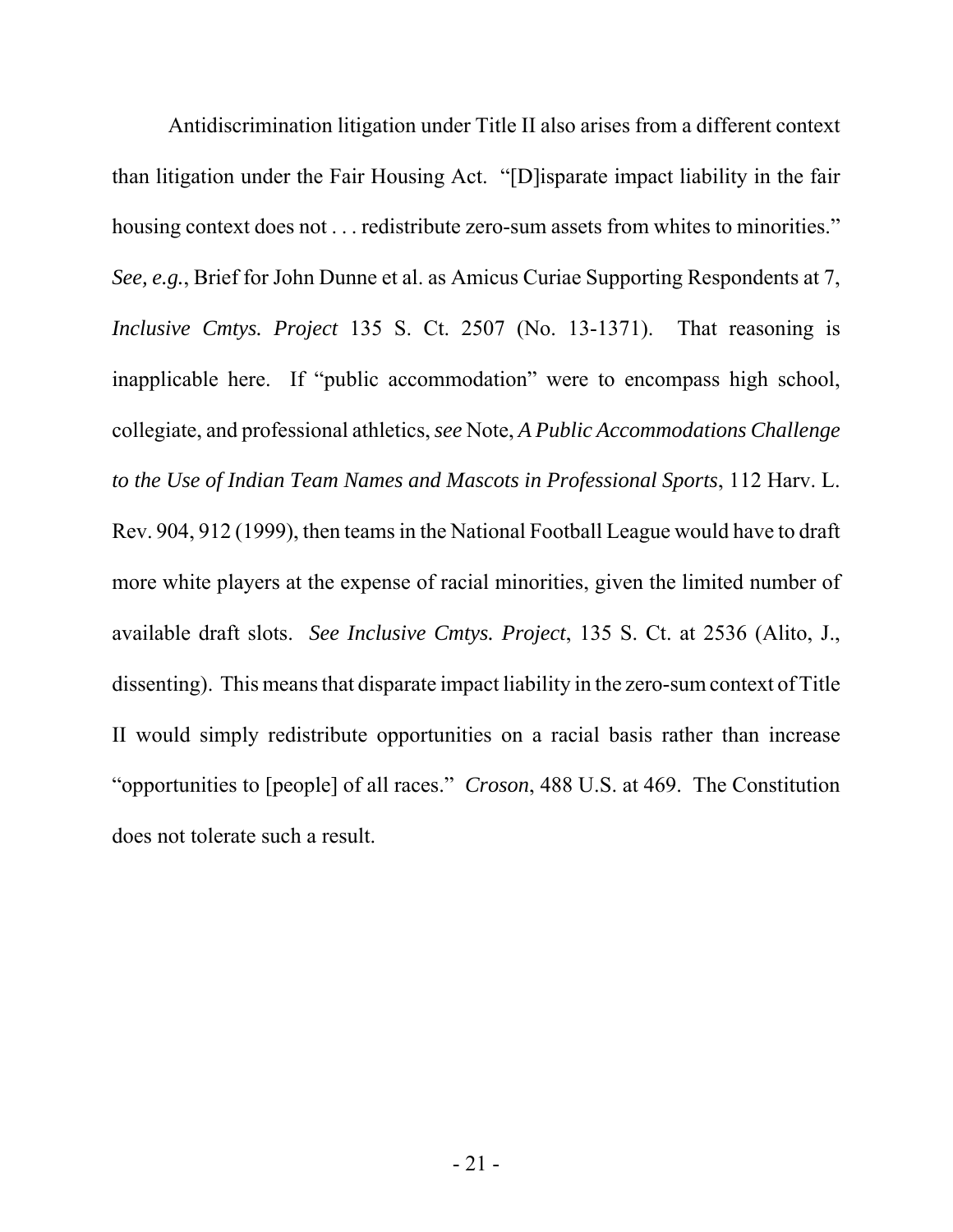#### **CONCLUSION**

Even if the statutory text of Title II were ambiguous—and it is not—this Court should refuse to recognize disparate impact liability under Title II without "unmistakably clear" language from Congress. *Hilton v. S.C. Pub. Rys. Comm'n*, 502 U.S. 197, 202-03 (1991). That is because disparate impact liability raises equal protection problems. While the Equal Protection Clause stresses individualized treatment, disparate impact liability is inherently focused on racial groups. Disparate impact liability also raises equal protection problems in practice, because it has led to racial quotas and other forms of racial discrimination. In light of these problems, this Court "should not lightly assume that Congress intended to infringe constitutionally protect liberties" such as those enshrined in the Equal Protection Clause of the Fourteenth Amendment. *Edward J. DeBartolo Corp. v. Fla. Gulf Coast Bldg. & Constr. Trade Council*, 485 U.S. 568, 575 (1988).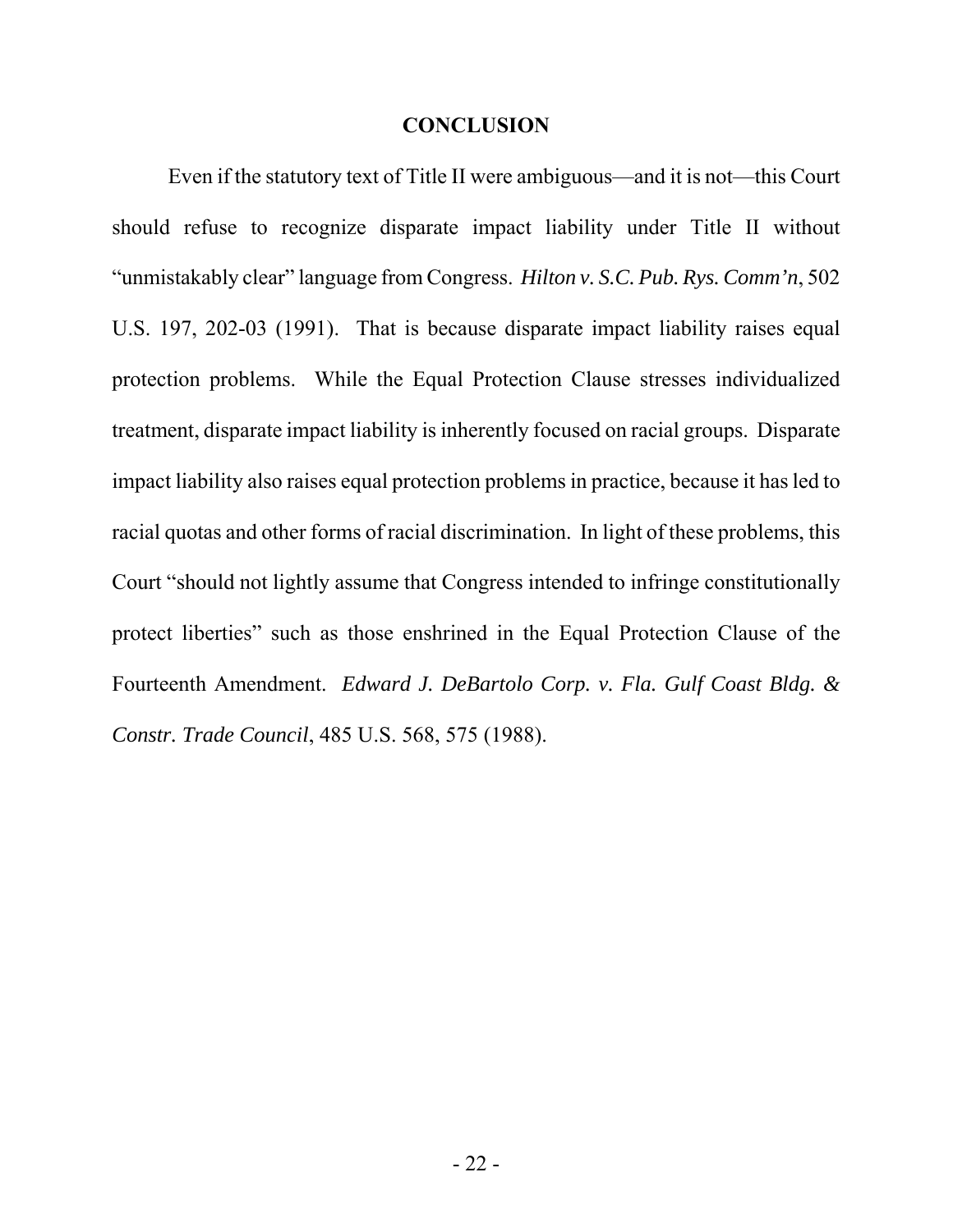The judgment of the district court should be affirmed.

DATED: December 30, 2015.

Respectfully submitted,

## JOSHUA P. THOMPSON WENCONG FA

By /s/ Joshua P. Thompson JOSHUA P. THOMPSON

Counsel for Amici Curiae Pacific Legal Foundation, The Center For Equal Opportunity, and Competitive Enterprise Institute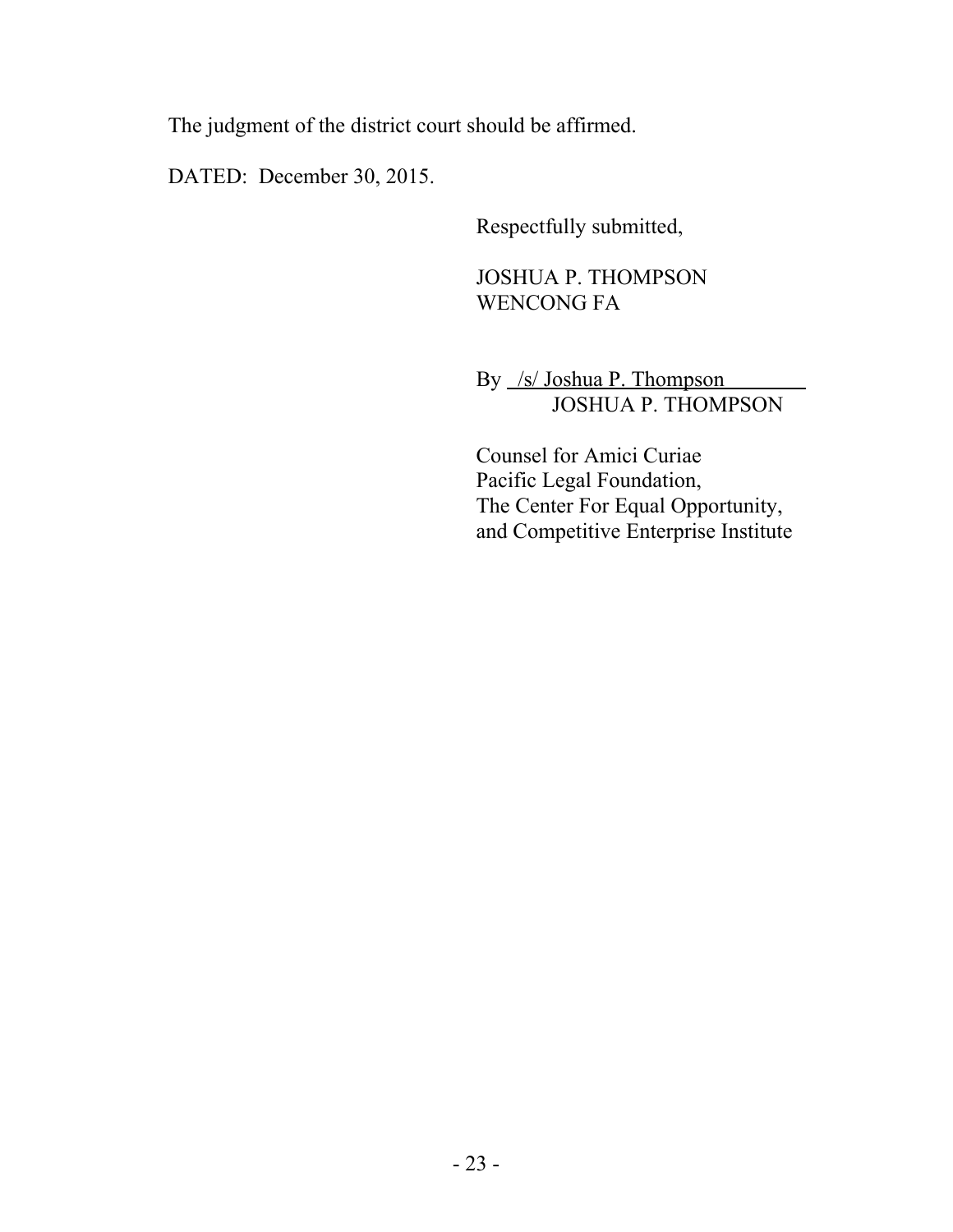## **CERTIFICATE OF COMPLIANCE WITH RULE 32(a)** CERTIFICATE OF COMPLIANCE WITH TYPE-VOLUME LIMITATION, TYPEFACE REQUIREMENTS, AND TYPE STYLE REQUIREMENTS.

- 1. This brief complies with the type-volume limitation of Fed. R. App. P.  $32(a)(7)(B)$  because:
	- $X$  It contains 4,973 words excluding the parts of the brief exempted by Fed. R. App. P.  $32(a)(7)(b)(iii)$ , or
	- \_\_\_ It uses a monospaced typeface and contains \_\_\_\_\_\_ lines of text, excluding the parts of the brief exempted by Fed. R. App. P.  $32(a)(7)(B)(iii)$ .
- 2. This brief complies with the typeface requirements of Fed. R. App. P.  $32(a)(5)$ and the type style requirements of Fed. R. App. P. 32(a)(6) because:
	- $X$  It has been prepared in a proportionally spaced typeface using WordPerfect X5 in font style Times New Roman and font size 14, or
	- \_\_\_ It has been prepared in a monospaced typeface using WordPerfect X5 with characters per inch and type style \_\_\_\_\_\_\_\_\_\_\_\_\_\_\_\_\_\_.

DATED: December 30, 2015.

 /s/ Joshua P. Thompson Attorney for Amici Curiae